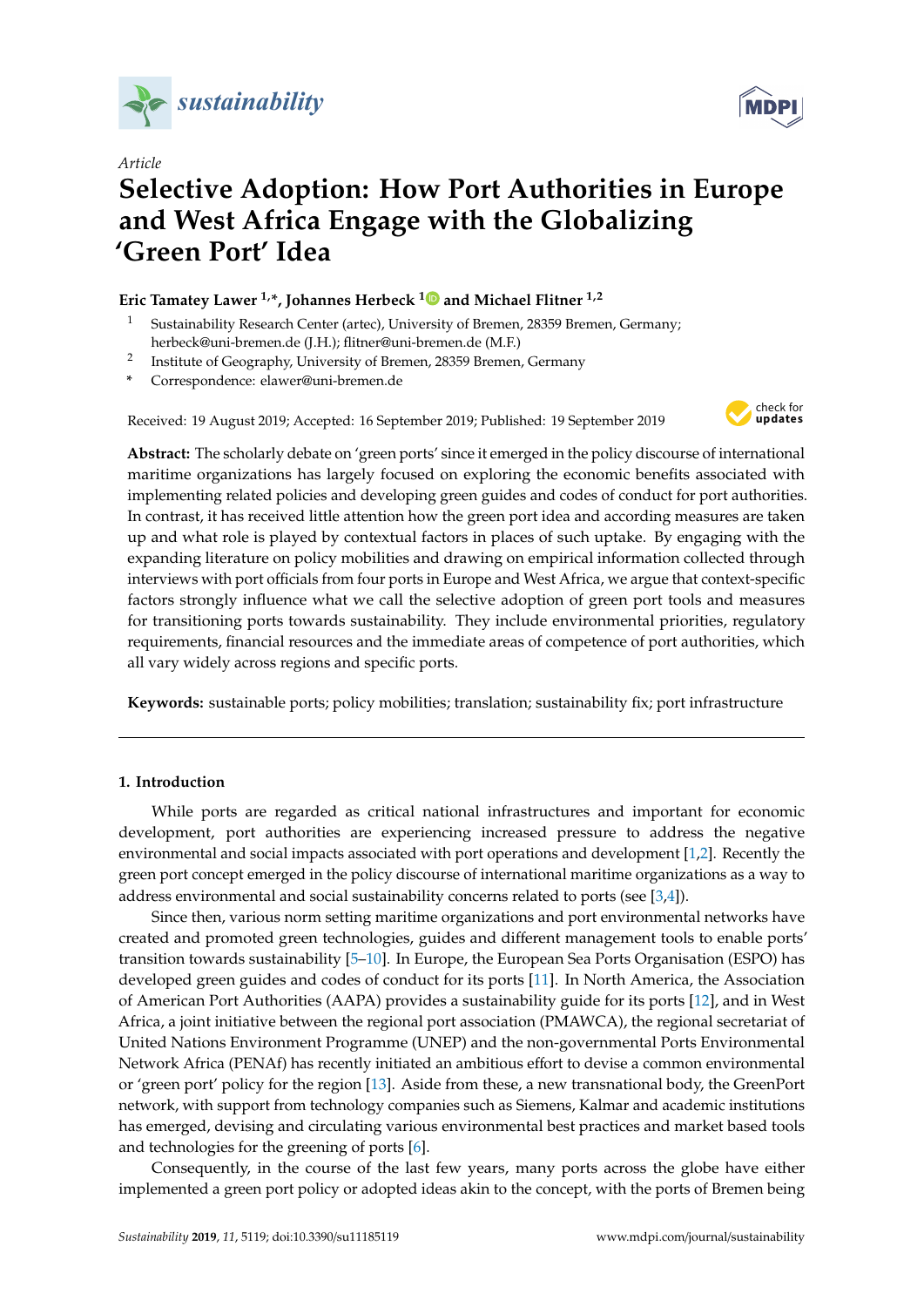among the first ports globally to implement a green port strategy in 2009 [\[14](#page-16-4)[,15\]](#page-16-5). Some ports in Europe and North America have since been either certified, labeled or conceived as green ports [\[16–](#page-16-6)[19\]](#page-16-7). Being conceived as a green port or acquiring a green port status or label is said to be positively linked with higher port performance and economic benefits, and has the potential of attracting climate and green funds and trading partners [\[3](#page-15-2)[,20](#page-16-8)[,21\]](#page-16-9).

The green port idea as we refer to it in this paper has as such attracted a lot of attention from scholars, particularly from maritime economists, engineers, social scientists and others from interdisciplinary backgrounds. The scientific literature on green ports has thereby largely focused on evaluating the benefits associated with implementing a green port policy [\[22](#page-16-10)[–25\]](#page-16-11); identifying managerial and policy tools for the greening of ports [\[3,](#page-15-2)[17,](#page-16-12)[26](#page-16-13)[–32\]](#page-17-0); determining priority green port tools and indicators for evaluating the green performance of ports [\[20](#page-16-8)[,33–](#page-17-1)[35\]](#page-17-2) and transnational networks or initiatives of ports and port cities for improving environmental performance, both at ports and along the value chain [\[36–](#page-17-3)[38\]](#page-17-4). Few authors have engaged critically with the green port concept, especially referring to concerns about greenwashing and the social justice of green transformations at ports [\[39](#page-17-5)[–42\]](#page-17-6).

We argue that the strong economic focus of research on green ports so far has not yet taken adequate account of the disparate economic and political contexts in which port authorities engage with or adapt the green port idea. Hence in this article, we aim at exploring how port authorities in Europe and West Africa engage with the green port idea. Specifically, we provide insights into how contextual factors lead to what we call the selective adoption of green port tools and measures. We argue that the green port concept is adapted in ways that are meaningful in specific political, regulatory and social contexts. To do this, we draw on insights from a policy mobilities scholarship in human geography to structure and interpret our empirical research.

As general background to this development, it should be noted that the role and governance of port management has become more diverse within and across regions over the last two decades [\[43\]](#page-17-7). This is also true for the regions we will look at. Akin to the Asian model, West African ports have seen some degree of involvement of private actors (e.g. global terminal operators); nevertheless, some port authorities like the Ghana Ports and Harbors Authority do not follow a strict landlord model and are also involved in providing operational services [\[44\]](#page-17-8). They have thus fused two management systems in a hybrid form differing from most European ports (like the ports of Bremen), which are organized in accordance with the landlord model [\[15\]](#page-16-5). While the new governance arrangements are not the focus of this paper, it is important to bear in mind that, in all instances, port authorities have re-positioned themselves and are playing a managerial role in environmental and sustainability issues related to all aspects of port operations and activities. In the studied West African and European ports, port authorities implement green port policies both individually and in collaboration with private terminal operators. They also play a role as landlords and regulators.

The paper proceeds as follows: In Section [2,](#page-1-0) we briefly introduce green port as a concept and a label and we outline tools and technologies for green ports based on reviews of the existing literature. In Section [3,](#page-5-0) we present the theoretical background we used in framing the paper and we follow this with the research methodology in Section [4.](#page-6-0) In Section [5,](#page-7-0) the results and discussion are presented with the final discussion and concluding remarks in Section [6.](#page-14-0)

### <span id="page-1-0"></span>**2. Background and Rationale**

### *2.1. Green Port as a Concept and a Label*

Although ports are the backbone to the global economy; increased shipping through ports, new port infrastructure development projects and functional activities at ports can be associated with adverse environmental and social impacts on coastal locations and neighboring communities [\[2,](#page-15-1)[45–](#page-17-9)[47\]](#page-17-10). Consequently, stricter environmental legislations as well as social and environmental performance standards and requirements have emerged from various quarters in recent years [\[48–](#page-17-11)[50\]](#page-17-12). Ports have therefore become important entry points for addressing the environmental and social externalities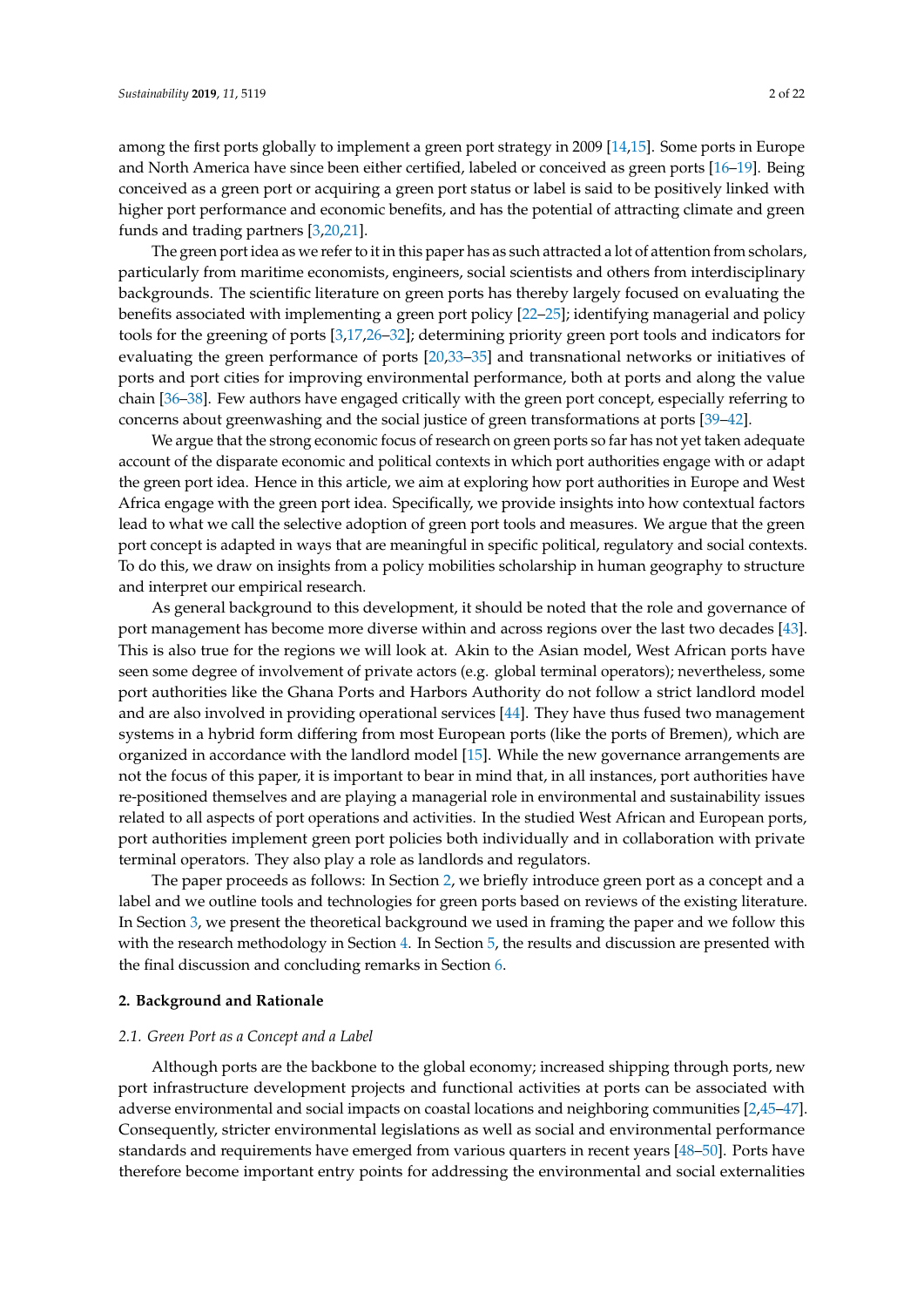caused by maritime activities and are important nodes for improving the sustainability performance of global value chains.

According to Pavlic et al. [\[4\]](#page-15-3), the term 'green port' evolved from joint research activities between academia and industry related to sustainability in the maritime sector. The term green port and the concept underlying it has been used since the early 1990s (see [\[51\]](#page-17-13)). Between the 1990s and the late 2000s, it was perceived as a "new ideology to realize sustainable development (at ports) through coordinating the balance between environmental effect and economic benefit" [\[52\]](#page-18-0) (p. 1873; see also [\[53\]](#page-18-1)). The label 'green port' was consequently used loosely in referring to ports that are proactive in addressing their negative environmental externalities. Wooldridge et al. [\[54\]](#page-18-2) noted that in the early periods, priority environmental issues that were being addressed by European and North American ports included water quality, dredging and noise. Wooldridge and his colleagues, therefore, argue that port managers may use existing laws that apply to them as a baseline in devising their green strategies.

Since 2010, while the green port concept is applied as a new paradigm that seeks to harmonize port activities with environmental and social considerations without jeopardizing economic growth, and has as such become synonymous with sustainable ports [\[5\]](#page-15-4), the label 'green port' has been largely associated with ports that have implemented projects and initiatives that address air quality, climate change and/or those that use renewable energy or clean fuels for port operations [\[17,](#page-16-12)[18\]](#page-16-14).

However, it has been little studied so far how political, economic and institutional conditions may shape how port authorities engage with the green port idea and the tools, technologies or measures that they may adopt. Davarzani et al.'s [\[39\]](#page-17-5) comprehensive review on green ports found that knowledge on green ports has been dominated by research on European and North American ports. This does not come as a surprise as the green port idea originated from European and North American contexts [\[19\]](#page-16-7). Pioneering ports in Europe including Bremen (Bremerhaven), Rotterdam and Antwerp are already labeled or conceived as green ports based on the implementation of measures geared mainly towards low carbon operations or improving air quality [\[1,](#page-15-0)[9](#page-16-15)[,55](#page-18-3)[–57\]](#page-18-4), energy efficiency or the use of renewable energy and eco-friendly mobility at ports [\[8,](#page-15-6)[17,](#page-16-12)[29,](#page-17-14)[58,](#page-18-5)[59\]](#page-18-6) or reducing impacts on climate change [\[5](#page-15-4)[,60\]](#page-18-7), which are considered to be priority green port measures. It is in this regard that Di Vaio et al. [\[61\]](#page-18-8) (p. 229) for example remarked that "(today) those ports that tend to assume  $(\dots)$  energy efficient behaviours ( . . . ) have been broadly defined as green ports". To the best of our knowledge however, there is no formal institution that certifies or confers the label 'green port' on ports, except for ESPO's EcoPort network, which confers the 'EcoPorts' label on ports that have gone through the certification process for its Ports Environmental Review System (PERS) standard or ports that are certified to the ISO 14001 standard. Many ports that use the label 'green port' therefore either registered it as a trademark on their own and promote it in the form of a green marketing strategy or are conceived as such by scholars based on some so-called priority green port indicators for ports sustainability [\[20,](#page-16-8)[34,](#page-17-15)[35\]](#page-17-2).

However, taking green ports along its environmental sustainability leg, addressing environmental issues such as dredging, port and ship-generated waste are equally important areas for green ports [\[27,](#page-16-16)[62–](#page-18-9)[64\]](#page-18-10) especially as ports may have varying environmental priorities. While the port of Hamburg for example, is considered a green port due to its initiatives in energy management and climate change mitigation [\[17](#page-16-12)[,18,](#page-16-14)[65\]](#page-18-11), controversies about the dredging of the Elbe river remain [\[66](#page-18-12)[,67\]](#page-18-13). On the other hand, ports that have created innovative approaches for waste management, e.g., in West Africa, are rarely considered to be green ports even as they engage with the globalizing green port idea [\[63\]](#page-18-14). However, as ports differ in size, energy demand, legislation and environmental priorities and are located in countries at different levels of economic development [\[2](#page-15-1)[,68\]](#page-18-15) it may be impossible for one port to adopt all green port tools or measures at the same time. By turning towards the differing ways in which port authorities in disparate contexts engage with the green port idea, we argue in this paper that in engaging with the globalizing green port idea, port authorities are likely to select tools or measures that make sense in the disparate geographical, political and economic contexts within which ports are located. We argue that, rather than a standardized practice with a clearly defined set of technologies, a green port is better understood as a 'travelling idea' or a rather vague vision, with a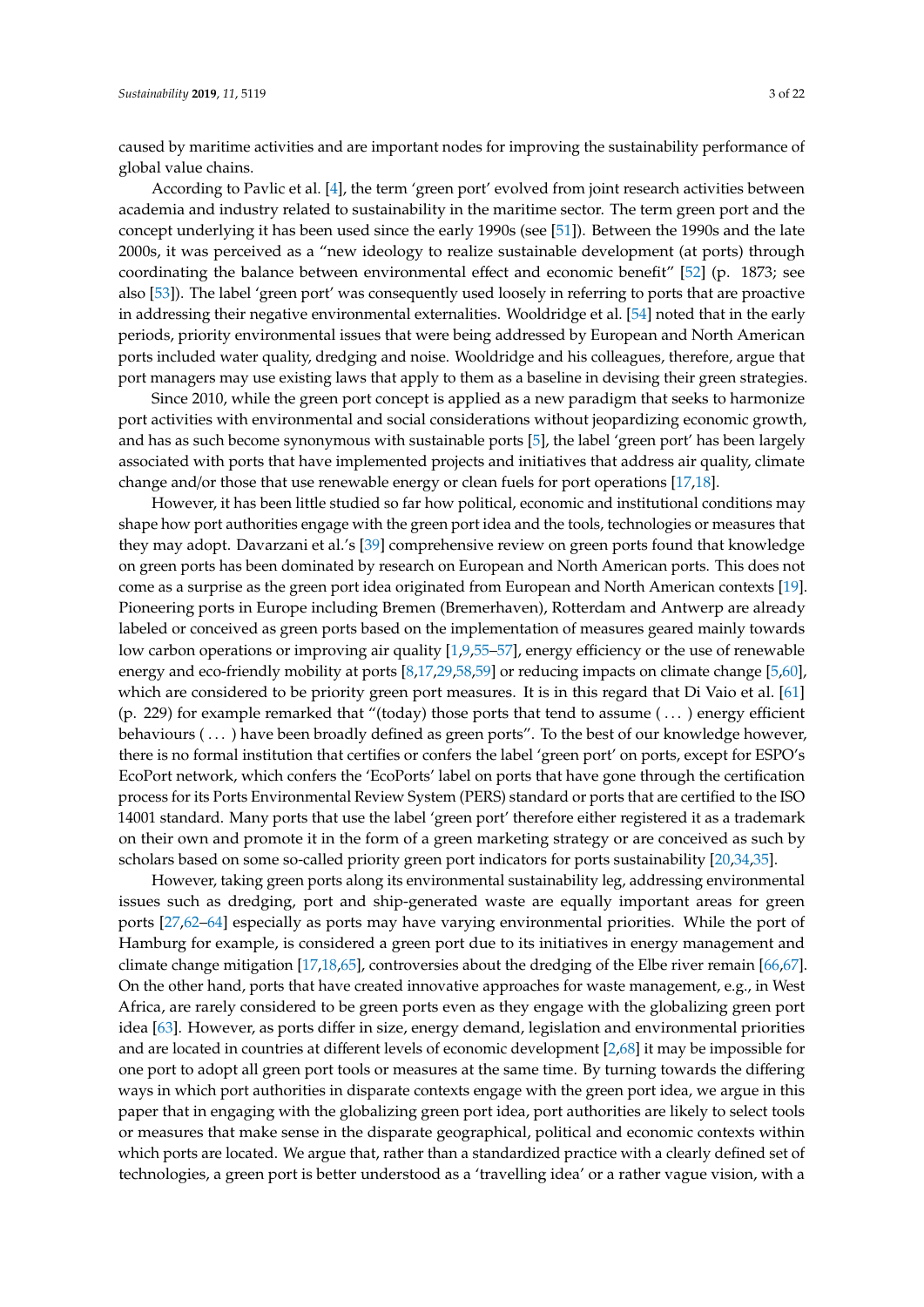loose (but not arbitrary) ensemble of different practices and measures aimed at transitioning ports towards sustainability. Seen in this way, engaging with the green port idea becomes a local practice that is embedded in specific times and places.

### *2.2. Green Port Tools, Technologies and Measures*

As outlined above, there are multiple measures that have been discussed under the term green ports. Over recent years, the focus of debates has shifted substantially: While in the early 2000s, a strong emphasis has been put on relatively narrow fields such as waste management, water quality or noise reduction, the focus currently is on broader mainstreaming tools like management protocols, etc. The main approaches that have been discussed over the years can broadly be grouped under three categories: (1) Technical infrastructures; (2) pricing and access and (3) integrated management approaches.

First, a number of technical infrastructures have been proposed that often deal with specific problem areas such as air quality, ship waste or energy efficiency and transitions.

Cold ironing: Otherwise also known as onshore power supply (OPS), cold ironing is a land-to-ship technology that provides shore-side electricity connection derived mainly from renewable sources like wind, hydro and solar so that ships can switch off their on-board diesel-powered generators and auxiliary engines while they are docked at the port [\[59\]](#page-18-6). Several reviews of case studies and meta-analyses summarize the empirical research on cold ironing and its benefits [\[30,](#page-17-16)[31,](#page-17-17)[58,](#page-18-5)[59,](#page-18-6)[69,](#page-18-16)[70\]](#page-18-17), which ports are more likely to implement this tool based on prevailing political and economic conditions [\[58](#page-18-5)[,59](#page-18-6)[,71\]](#page-18-18) and the challenges associated with adopting cold ironing [\[31,](#page-17-17)[72\]](#page-18-19). Its main objective is to help port authorities to remove greenhouse gas emissions from ships in port areas [\[32\]](#page-17-0) and to contribute to reducing the impacts of port activities and shipping on climate [\[36\]](#page-17-3).

Waste reception infrastructure: Marine litter and pollution is a major environmental problem and as such the provision of a port reception facility has been identified as a green port measure [\[1](#page-15-0)[,73,](#page-18-20)[74\]](#page-18-21). The development of a port waste reception facility enables port operators to receive or collect all forms of ship waste, including garbage, its oily sludge and all other forms of waste generated on board the ship so that it does not end up in the oceans and seas as has been the case for centuries. It also allows port authorities to collect ship wastewater (ballast water) so that ports do not directly discharge it into the port waters with the risk of the introduction of invasive species.

Cargo handling and transport: Measures involve switching or converting from carriers, hybrid vehicles, trailers, tractors and forklift trucks and cranes that use diesel fuels to those that use bio-fuels or are powered by electricity generated from renewable sources. This can also include a shift towards automation and paperless systems of port operation and management. Port authorities like in Rotterdam set a strict standard for cargo handling trucks. In other ports, trucks and vehicles are required to meet sulphur fuel limits in order to reduce emissions and ports procure only sustainable logistics [\[29\]](#page-17-14). Under this category also is the use of a more sustainable modal split as a green port measure. In order to lower the dependence on trucks for conveying goods from the port to the hinterlands and its associated emissions and traffic congestions, many ports, especially in Europe are going towards intermodal solutions that are based on a combination between barges and trucks or rail transport and trucks [\[29\]](#page-17-14).

Greenhouse gas emission inventory: This tool requires the development of a structured inventory of energy and fuel use and other activities that produce greenhouse gas emissions at the port. It is argued that by monitoring and measuring, an emission inventory can help port authorities to identify trends and areas for further improvements, in the form of energy efficiency or improved port operations [\[9](#page-16-15)[,55](#page-18-3)[,75,](#page-18-22)[76\]](#page-19-0). Poulsen et al. [\[77\]](#page-19-1) however noted that many ports would probably not develop a greenhouse gas inventory because of what they call the 'complexity of tool implementation'—to wit the fact that implementing these tools requires specialized skills. Port authorities need existing baseline data, which are non-existent in most ports. Aside from this, identifying the geographic boundaries or scope e.g., of emissions caused by direct and indirect port activities or emissions from port tenants and determining the emission categories to be covered requires highly skilled personnel [\[77\]](#page-19-1). It is,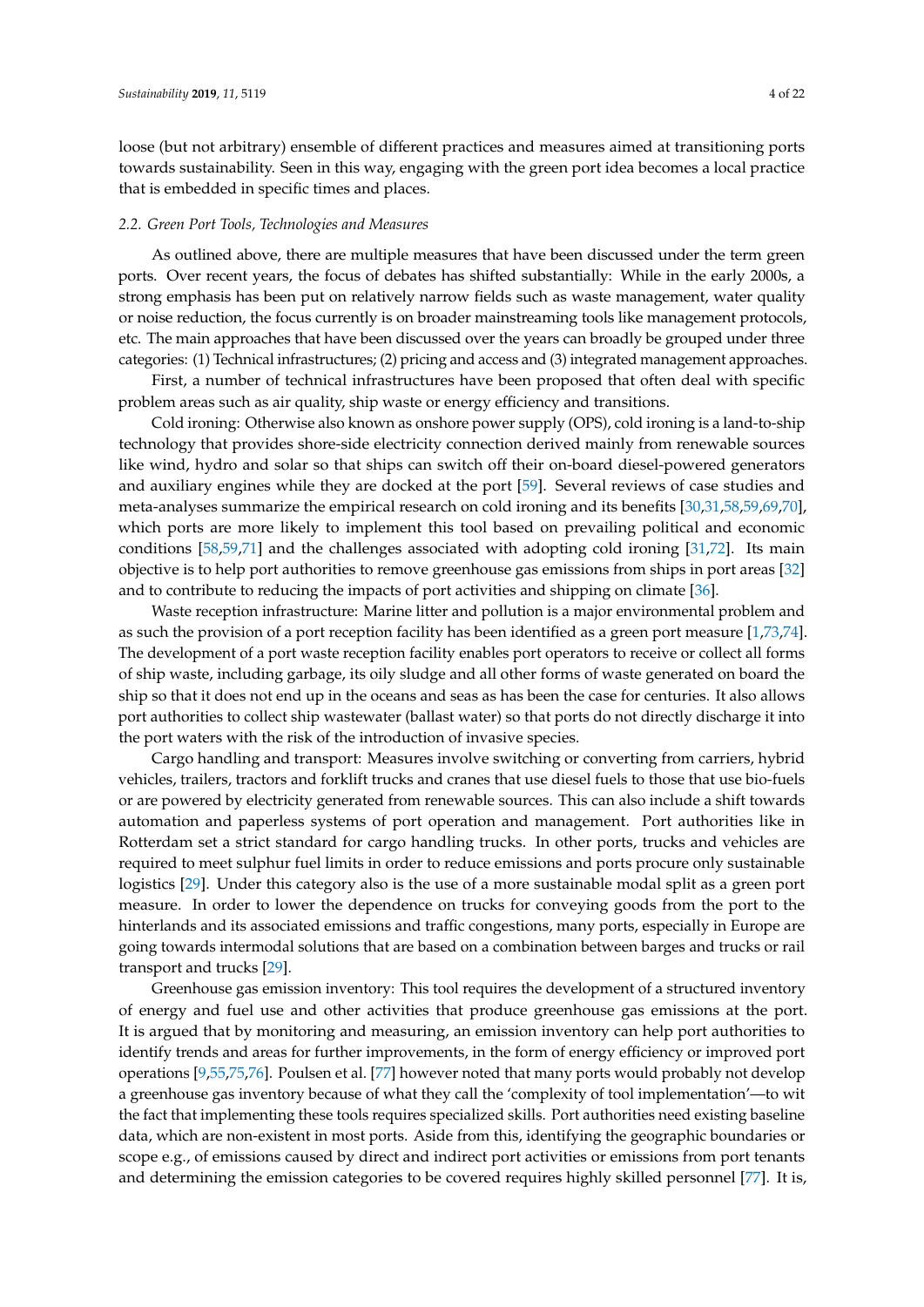however, to be noted that a greenhouse gas emission inventory in itself does not reduce environmental impacts but is only a means of developing reduction measures and monitoring their effects and may be used mainly as a tool in supporting political claims of port authorities.

Second, a number of tools for pricing and access have been proposed, mainly geared towards the access of ships and shipping lines to port terminals, and companies operating at the port.

Environmental shipping index (ESI): It is a market based tool that was originally designed by port authorities in the so-called 'World Port Climate Initiative' network including the ports of Le Havre, Antwerp, Rotterdam, Bremerhaven and Hamburg to help improve the environmental performance of seagoing vessels visiting ports [\[7](#page-15-7)[,78,](#page-19-2)[79\]](#page-19-3). ESI is a web-based tool that asks ports to lay out their incentives for ships with lower air emissions while asking ship owners for their fuel receipts. It is argued that this could help ports and ships to reduce their greenhouse gas emissions [\[78\]](#page-19-2).

Concession agreements [\[29,](#page-17-14)[80\]](#page-19-4): Here, environmental sustainability is made a requirement for granting concessions to companies that want to operate at the port. Concession agreement as a tool can be used to address various issues ranging from the issue of waste and energy to emission reduction [\[29,](#page-17-14)[63\]](#page-18-14). Notteboom and Lam [\[29\]](#page-17-14) suggests when port authorities impose for example, a cap on CO<sup>2</sup> emissions during terminal lease agreements, it can encourage terminal operators to embrace innovation and to meet the environmental objectives of the port authority.

Port dues: As ships, trucks and carriers pay several fees for using port infrastructure, port dues involve the use of incentives and punitive measures to promote environmental protection following the polluter pays principle [\[17](#page-16-12)[,18](#page-16-14)[,77](#page-19-1)[,81](#page-19-5)[–83\]](#page-19-6). Sustainability is used as a condition to gain access to certain services or to determine the fees to pay for using a port infrastructure or service [\[84\]](#page-19-7). Port authorities use either "penalty pricing as the 'stick' approach or incentive pricing as 'carrot' or both approaches to reduce pollution and improve the environmental performance of port users and developers" [\[81\]](#page-19-5) (p. 175). Port authorities issue surcharges on docking fees and fines on oil and waste spills. The aim of this tool is thus to facilitate the conservation, protection, efficient use of resources and promote sustainability using incentives or punitive measures in the form of fees or port charges [\[85\]](#page-19-8).

Third, a number of tools can be classified as integrated management approaches. For example, environmental management systems (EMS) based on an internationally recognized environmental management standard have been promoted as a priority green port tool [\[53,](#page-18-1)[81,](#page-19-5)[86,](#page-19-9)[87\]](#page-19-10). With this tool, port authorities prepare a plan that details their environmental policy objectives, environmental aspects of their operations, legal requirements that regulate their operations and their mitigating programs and initiatives [\[88\]](#page-19-11). It is thus a systematic plan for port authorities to manage their environmental programs for pollution prevention, protection and control. The Ports Environmental Review System (PERS) of ESPOS's EcoPorts network, ISO 14001 EMS and the Eco-Management and Audit Scheme (EMAS) are examples of environmental standards that are used by ports to guide effective and systematic environmental management.

Another integrated management tool is the creation of nature compensatory mitigation sites in the port or at another location to give to nature what has been taken elsewhere in the case of unavoidable impacts of port construction [\[11\]](#page-16-1). These sites are designed to compensate for lost ecosystems and accommodating flora and fauna. As such they serve as a 'green infrastructure' for biotopes [\[15\]](#page-16-5), enabling port authorities to counterbalance negative environmental impacts of port developments by contributing towards nature conservation, and not against it [\[89\]](#page-19-12).

Other management tools include the establishment of a department responsible for handling environmental issues, skills training for staff to equip them with the capacity to handle new trends in environmental management, and adopting collaborative mechanisms with port stakeholders in implementing environmental policy [\[15\]](#page-16-5). Di Vaio and Varriale [\[90\]](#page-19-13) argued that a major challenge facing the implementation of environmental policy at ports is the lack of technical capacity of the staff and the non-involvement of relevant stakeholders such as transport operators, terminal operators and shippers in adopting policies that respect the environment. In this regard, a designated department with a well skilled staff is an important measure for the greening ports.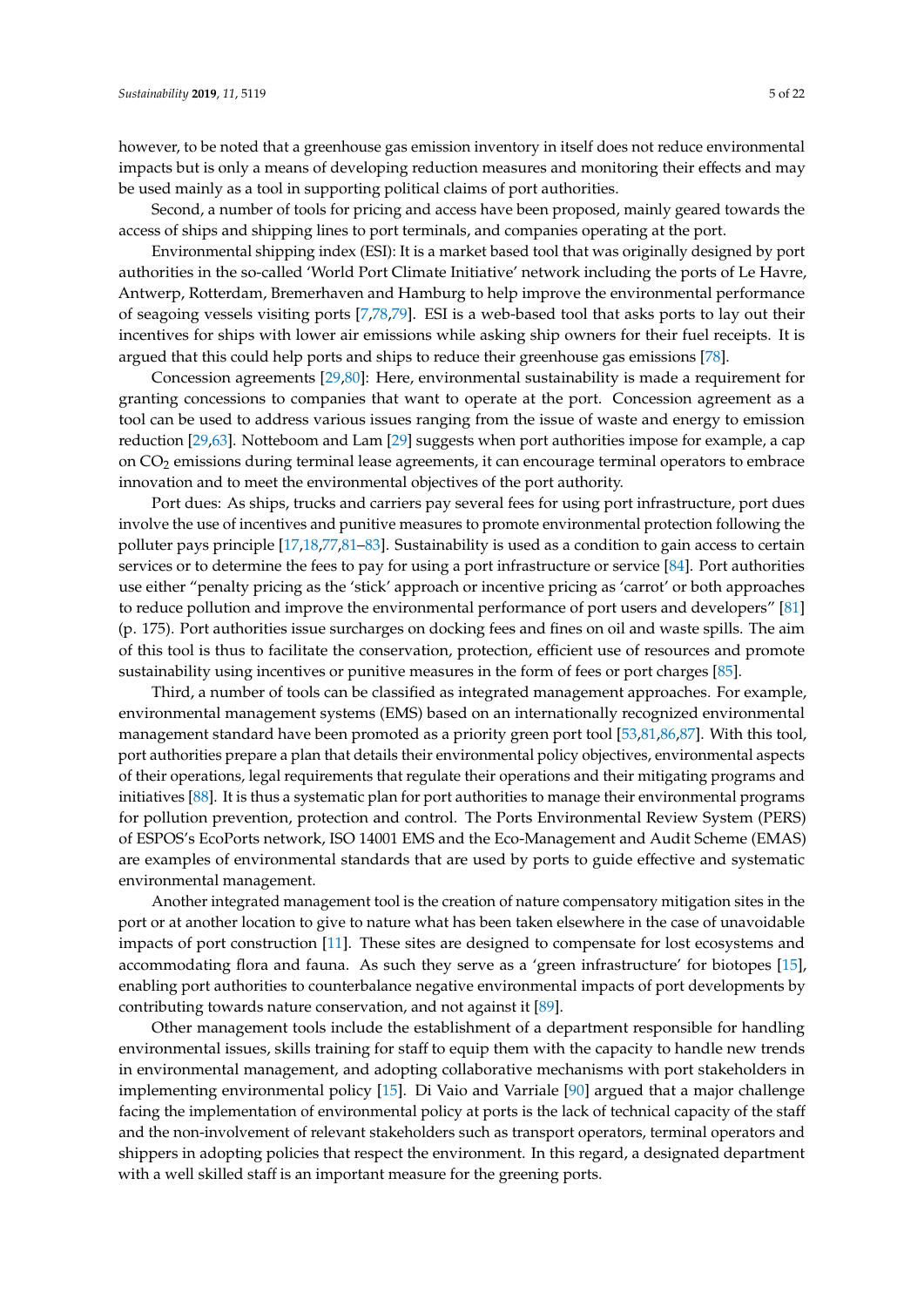Given this broad range of measures, instruments, tools and programs, it is hardly surprising that the ways ports implement green port policies are also diverging substantially, geographically and in time. For instance, fifteen years ago, port waste (garbage) and dredging were seen as the most important environmental challenges for EU ports—today port waste (garbage) is rated as the least important problem, the top three environmental priorities of EU ports being air quality, energy consumption and climate impacts [\[91\]](#page-19-14). West African ports, on the other hand, are currently prioritizing measures for efficient handling of hazardous or port and ship generated waste and reducing ocean litter or pollution from waste and ballast water [\[63\]](#page-18-14). This suggests that, among other things, the bundle of measures that may be adopted by ports changes as environmental priorities change. Today, green port measures such as providing ships with renewable energy at ports, ESI and carbon foot printing have been particularly promoted by maritime organization including the International Association of Ports and Harbors, ESPO and port environmental networks like the World Ports Climate Initiative [\[7–](#page-15-7)[9](#page-16-15)[,11](#page-16-1)[,92\]](#page-19-15), and these measures are now also primarily associated with green ports. As ports operate within unique business, political, environmental and social contexts, green practices of ports may be diverse, reflecting for example, the different economic contexts, the major issues on the country's regulatory agenda, availability of financial resources, and major environmental priorities. The definition of common criteria for labeling or describing a port as a green port is therefore a highly political and sensitive task, which can maintain or establish new hierarchies between ports, creating disadvantages for the latecomers despite their endeavors.

### <span id="page-5-0"></span>**3. Theoretical Framework: Green Ports as a Travelling Idea**

For analyzing the circulation of ideas, best practices, concepts and policies in a narrower sense, the literature on policy mobilities (PM) offers valuable insights into conditions, actor networks, processes of translation and re-interpretation of circulated ideas and policies, and other aspects of such circulations. Building upon earlier accounts on the transfer of policies, mainly arising from research in political sciences, the PM approach has been adopted in various disciplines and has also been widely cited and co-produced in human geography.

In face of an observed extension and acceleration of the mobility of policies in the contexts of growing neoliberal globalization, Lovell [\[93\]](#page-19-16) has identified three recent lines of debate within the broad research field of policy mobilities. First, the traditional focus on government-to-government policy transfer is increasingly replaced by recognition of the role of non-state actors (especially the private sector) in mobilizing policies, which also means a turn towards urban and transnational actors rather than nation state institutions. Second, the introduction of assemblage theory has given rise to the relevance of heterogeneous networks that comprise actors and technologies alike, and to relational geographies of policy mobilities. Finally, a focus on the materiality of the policies that are mobilized has also reinforced the interest in "how policies change or mutate as they move" [\[93\]](#page-19-16) (p. 48).

This third focus has been applied to the study of models [\[94](#page-19-17)[,95\]](#page-19-18), ideas [\[96\]](#page-19-19), concepts [\[97\]](#page-19-20) and technology [\[98\]](#page-19-21) by particularly focusing on what happens in the process of transfer and/or adaptation, also allowing for the understanding of mobile policies and ideas as being "socially produced and circulated forms of knowledge ( . . . ) that develop in, are conditioned by, travel through, connect, and shape various spatial scales, networks, policy communities, and institutional contexts" [\[99\]](#page-19-22) (p. 109). This approach can help in understanding the links between spatially diverse but yet conceptually similar activities.

Behrends et al. [\[94\]](#page-19-17) writing on travelling models for example, argue that, as a model travels from one place to another, some embodied knowledge, institutions and conventions associated with the objectivized model do stay immobile and hence need to be re-invented at the sites where the model arrives through practice and experience. Defining a model as "an analytical representation of particular aspects of reality, created as an apparatus or protocol for interventions in order to shape reality for certain purposes" [\[94\]](#page-19-17) (p. 2), they explain why certain issues that are important at one place may be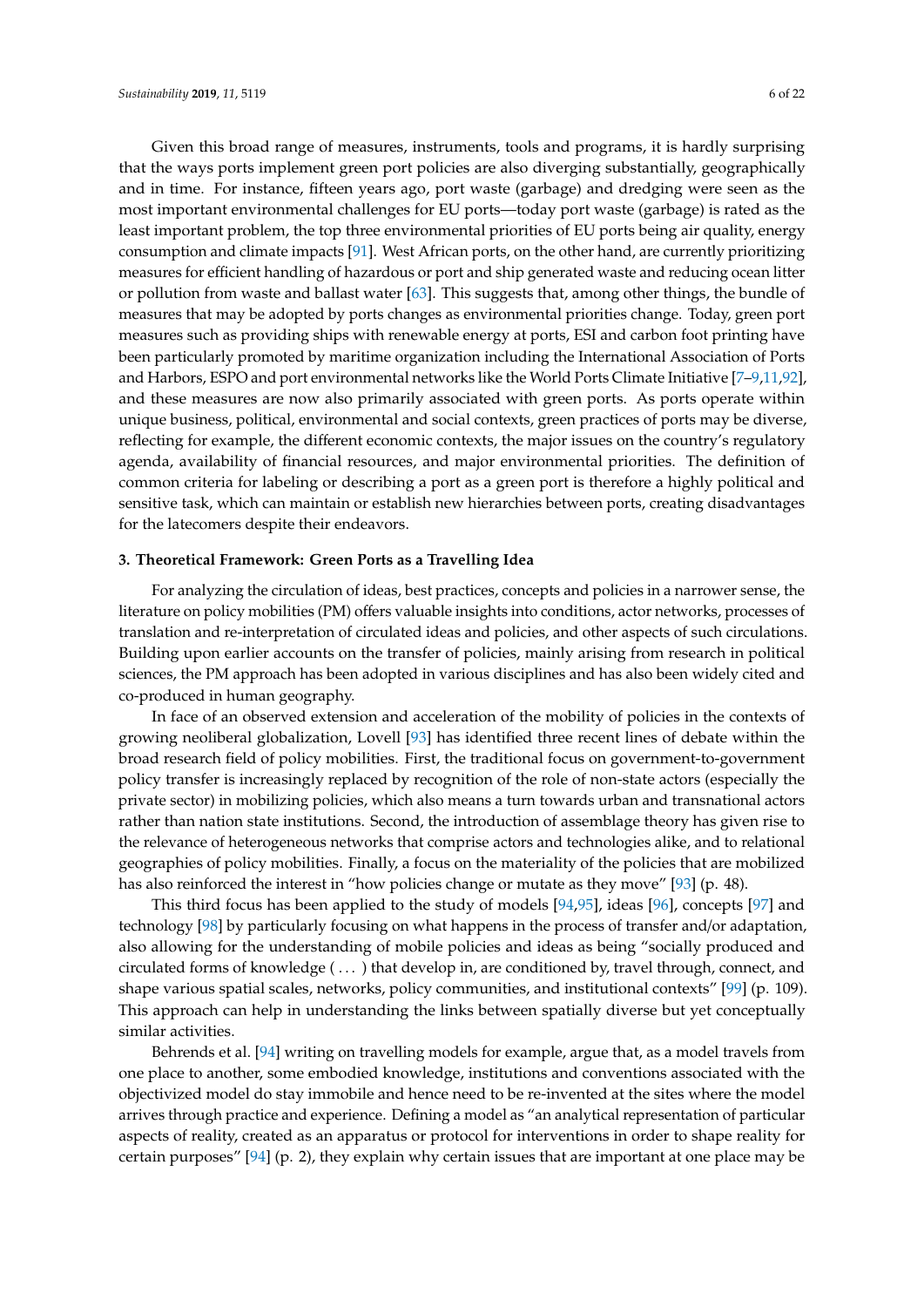taken up in another while others may not. It is then important to consider and treat the process of the travel, adaptation or appropriation as a process of 'translation'.

In this paper, we argued that this focus on the processes of translation of a model, an idea or a concept also brings up the question of selectivity: Here, we connected the PM literature to work that has, for example, been carried out by Martin et al. [\[100\]](#page-20-0), Jokinen et al. [\[101\]](#page-20-1) or Walker [\[102\]](#page-20-2) who stress how in wider sustainability policies and approaches of cities, the "selective uptake of certain aspects of sustainability discourse, policy and planning" [\[102\]](#page-20-2) (p. 167) can be a key strategy of cities in the face of neoliberal globalization and contribute to ambivalent "sustainability fixes" in those cities. Drawing on Jessop [\[103\]](#page-20-3) and his understanding of "strategic selectivity" of local governments, Walker demonstrates how sustainability policies are employed to "position cities favorably in competitive place-marketing and to address the material political economic circumstances structuring urban development" [\[102\]](#page-20-2) (p. 165). So far, little has been said about how the selectivity unfolds. As we will show, the example of the green ports discourse offers a way of understanding how selectivity plays important roles in two ways: First, selectivity plays a key role in the dynamic definition of a globally circulated idea or model, by way of deciding which tools, technologies and practices are part of the agenda and which ones are not. These decisions are largely made by the frontrunning actors in global networks. Second, during the implementation of the globally circulated models and ideas, local actors strategically select practices and tools that fit both, the institutional as well as material contexts of their ports. Selectivity thus becomes a decisive part of translation, revealing a close relationship between the two, influencing each other in the continuous process of sense-making and in the wider practice of sustainability fixes.

The green port concept originated from European contexts and is associated with particular practices and technologies, often framed around particular environmental issues [\[31](#page-17-17)[,58,](#page-18-5)[81\]](#page-19-5) but has now become a global phenomenon and been implemented worldwide including at West African ports [\[63\]](#page-18-14). Yet, as we will see in more detail below, the material technologies, tools, infrastructures and practices ascribed to 'green ports' are diverse. Selectivity in both, setting the agenda of greening ports and adopting measures and technologies out of a larger bundle of potential solutions for greening ports, plays out in highly specific constellations at particular ports. They are shaped, among other things, by the competencies and capacities to implement certain technologies, by the priorities on the agenda of governments, as well as the needs and pressure of national and international private actors.

### <span id="page-6-0"></span>**4. Research Methodology**

The research presented in this paper was part of a larger research endeavor to explore the sustainability transitioning of ports in Europe and West Africa. In this paper, we combined data collected from 29 in-depth key informant interviews with port environmental officers, terminal operators and related maritime stakeholders from four ports in Europe and West Africa with information gathered through literature reviews and document analysis. The ports included in this study are: Tema (Ghana), Lagos (Nigeria), Abidjan (Côte d'Ivoire) in West Africa and the twin ports of Bremen/Bremerhaven (Germany). This enabled us to learn between disparate sites and practices [\[104\]](#page-20-4). We used a semi-structured interview guide in conducting all our interviews. A semi-structured interview allows for some degree of flexibility in terms of questioning [\[105\]](#page-20-5). Thus, while the main topics and questions we asked were the same in all interview cases, semi-structured interviews allowed us to ask follow-up questions where necessary, to clarify certain issues, which also allows new themes to emerge. Through this method, we were able to obtain an overall picture of how the studied ports (authorities) engage with the globalizing green port idea and the rationalities underlying their choice of measures, tools and technologies. The interviews were conducted between May 2016 and July 2018 with experts of different status that are responsible for environmental and sustainability issues at ports. Relevant data to analyze the influence of contextual factors on the selective adoption of green port measures were collected from journal articles and policy documents available on the websites of the ports.

A content analysis was performed on the data to identify common and divergent themes [\[106](#page-20-6)[,107\]](#page-20-7). Content analysis is a systematic process of ordering (coding and building themes) from interview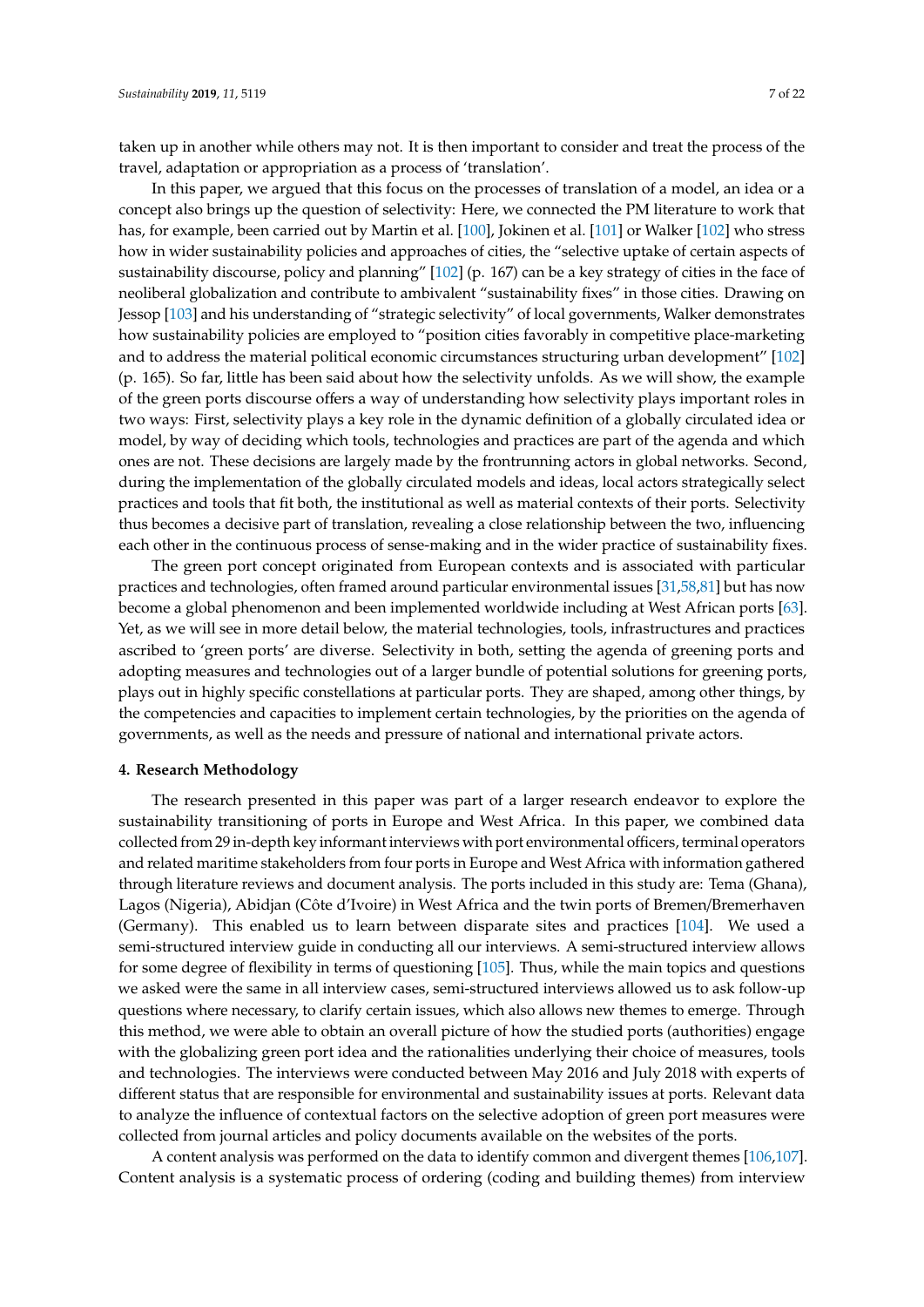transcripts, notes from participatory observations, focus group discussions, documents and reports [\[108\]](#page-20-8). We repeatedly read through the interview transcripts together with the recorded audio-visual tapes to get a sense of the data and identify major themes. These themes were then analyzed in light of key variables identified in our theoretical framework. This allowed us to situate our finding in the frame of existing literature on green ports and to draw overarching conclusions. Triangulation of methods and data sources was used to enhance the credibility and validity of the results.

# <span id="page-7-0"></span>**5. Results and Discussion**

In this section, we present the greening practices of the studied ports, showing how context specific factors shape or influence the measures and tools that port authorities adopt over time.

# *5.1. The Ports of Bremen*

The ports of Bremen are located in Bremen and Bremerhaven. They are managed by Bremenports GmbH and Co. KG on behalf of the Free Hanseatic City of Bremen as a single entity (twin-ports). Whereas Bremerhaven is closer to the open sea (North Sea) and specializes in handling container ships, car carriers and specialized ships, the terminals in Bremen are 60 kilometers further south and handles mainly general cargo and bulk commodities [\[109\]](#page-20-9). The port authority is active in taking initiatives and implementing programs to protect the environment, improve public health and reduce impacts of its operations and development on climate change [\[15\]](#page-16-5).

5.1.1. Engaging with the Green Port Idea at the Ports of Bremen and Bremerhaven

As one of the pioneering ports globally to have implemented a green port policy, the ports of Bremen's case provides insights into how it both co-sets the pace when it comes to green port practices, but also how its choice of tools or measures at different time periods from a (potential) ensemble of tools available for port authorities to transition towards sustainability reflects some form of selectivity. The measures they adopt, we argue, are influenced by contextual factors including the priority environmental aspects of the port and major issues on the regulatory agenda of the EU and the German state.

In 2008, the port authority established the office of environment and sustainability affairs, ascribing the office and its director a key role on the management board of the port. Since 2009, the port authority developed and published what it calls its "greenports" sustainability strategy aimed at implementing the green port idea. The adoption of this strategy marked the first time that sustainability issues associated with Bremen's ports were being looked at in a comprehensive way, linking economic, ecological and social concerns:

 $\gamma$  (...) We started with environmental topics in 1991 but since 2009, it was necessary to change this view to open it to all kinds of sustainability topics. So it was a strategic change to design and own a sustainability strategy to work it out and to follow it.". (Interview (hereafter: Iv), Bremerhaven, 25.08.16)

While a green port may mean different things to port managers in other contexts, for the ports of Bremen, it means cementing into their policies, management plans and into the fabric of new port investment plans the philosophy that operating and developing ports can be done sustainably in a win–win manner. In developing its green port strategy, the port aimed at not only delivering sustainable development, but also improving the competitive position of the port and the entire port region by combining the implementation of green programs with green marketing:

 $\gamma$  (...) when we wanted to develop and own a sustainability strategy, it was clear that we must have and own a trade mark protected by law  $(\dots)$ . The trademark is for the port and we sell it to the local maritime companies who believe it is a good label and now  $(\dots)$ the politicians accept it to be a good strategy for the region  $(\dots)$ . We want to focus on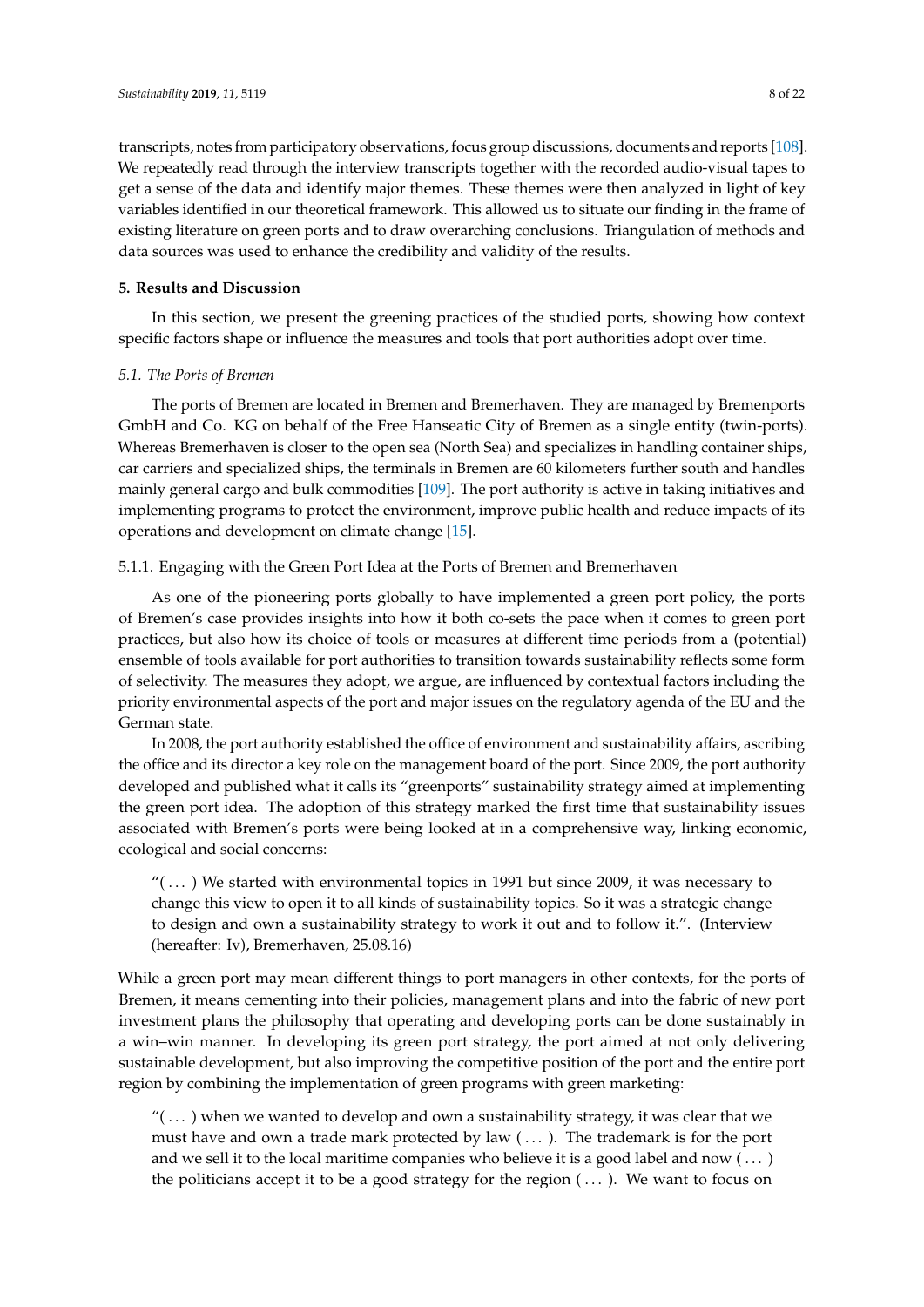managing the port well and to be a front runner not only in Germany because it is a field of international competition  $(\ldots)$ . By implementing the greenports strategy, we wish to promote sustainability both in port management and in the port area, and, if possible, also in the port industry and logistics.". (Iv, Bremerhaven, 25.08.16)

The port authority linked the green port idea to the concept of sustainable development and produced this idea as a business strategy by registering its "greenport" label at the European Consortium for Trademarks in Belgium. This allowed the port authority not only to have an official green port sustainability strategy, but also to sell it as a global brand to companies that want to use similar tools and technologies to promote sustainability upgrading in the logistic chain. Other than a proper certification scheme, this trademark label has up to date not been connected to transparent conditions and clear standards, or external evaluations.

It is important to point out that the port authority developed its green port strategy in line with the main operational activities of the port that required regulation, either at the level of the EU, federal government or at the state and local level, as well as the key issues that were connected to the political aims of the port. From the beginning, the 'greenport' strategy of the port focused on nature conservation and improving water quality:

"When you look through the port, then we have the world heritage area (Wadden Sea) directly near the port, north and west of the port, we have the European Habitat sites ( . . . ) directly inside the port and we have German nature protection sites in the port so for us, biodiversity is so important as (for) no other port in Germany  $(\ldots)$ . This means that we needed to comply with comparatively high standards in this respect ( . . . ). When you look at other European ports like Antwerp and Le Havre, then there are some similar conditions.". (Iv Bremerhaven, 25.08.16)

The port authority was consequently more concerned with nature protection and managing waste and dredged materials to prevent marine pollution at the initial stages, but soon energy efficiency developed into an important issue. Between 2009 and 2014, the port authority declared its intention of operating a carbon neutral port infrastructure in-line with the increasing and new stringent legislation on air quality, energy and sulphur content of fuels for ports in the European Union:

"At the time (2009), we had no view of becoming a  $CO<sub>2</sub>$  neutral port. (...) (When) the environmental situation became characterised by society challenges in connection with climate change and protection, climate protection became one of the biggest topics we had to address at the port.". (Iv Bremerhaven, 25.08.16)

Implementing the green port idea at the ports of Bremen was therefore done in line with addressing its major environmental priorities and meeting the high standards expected of the port with respect to nature protection (by virtue of its sensitive location) and air quality requirements of the EU [\[14,](#page-16-4)[110–](#page-20-10)[113\]](#page-20-11). In the following, we present the measures or tools the port implemented over the years.

### 5.1.2. Green Port Practices at the Ports of Bremen and Bremerhaven

Pursuant to the objective of transitioning towards sustainability, Bremen ports have implemented various policies, technologies and measures, and have provided several green services to ships calling at its ports. The port authority has strategically developed measures and incorporated environmental goals into its planning and operational structures. We outline this below:

Technical Infrastructures: In line with a EU Directive on ship waste i.e., Directive 2000/59/EU [\[114\]](#page-20-12), the port in the early 2000s has put in place the needed waste reception infrastructure to receive and process all kinds of waste from ships and vessels that call at the port under Bremen law on port reception facilities for ship waste and cargo residue (BremHSLG) dated 19 November 2002 [\[15\]](#page-16-5). Since 2010, the port authority has implemented measures to reduce air emissions, improve air quality, improve energy efficiency and reduce impacts on climate change. The port has provided electricity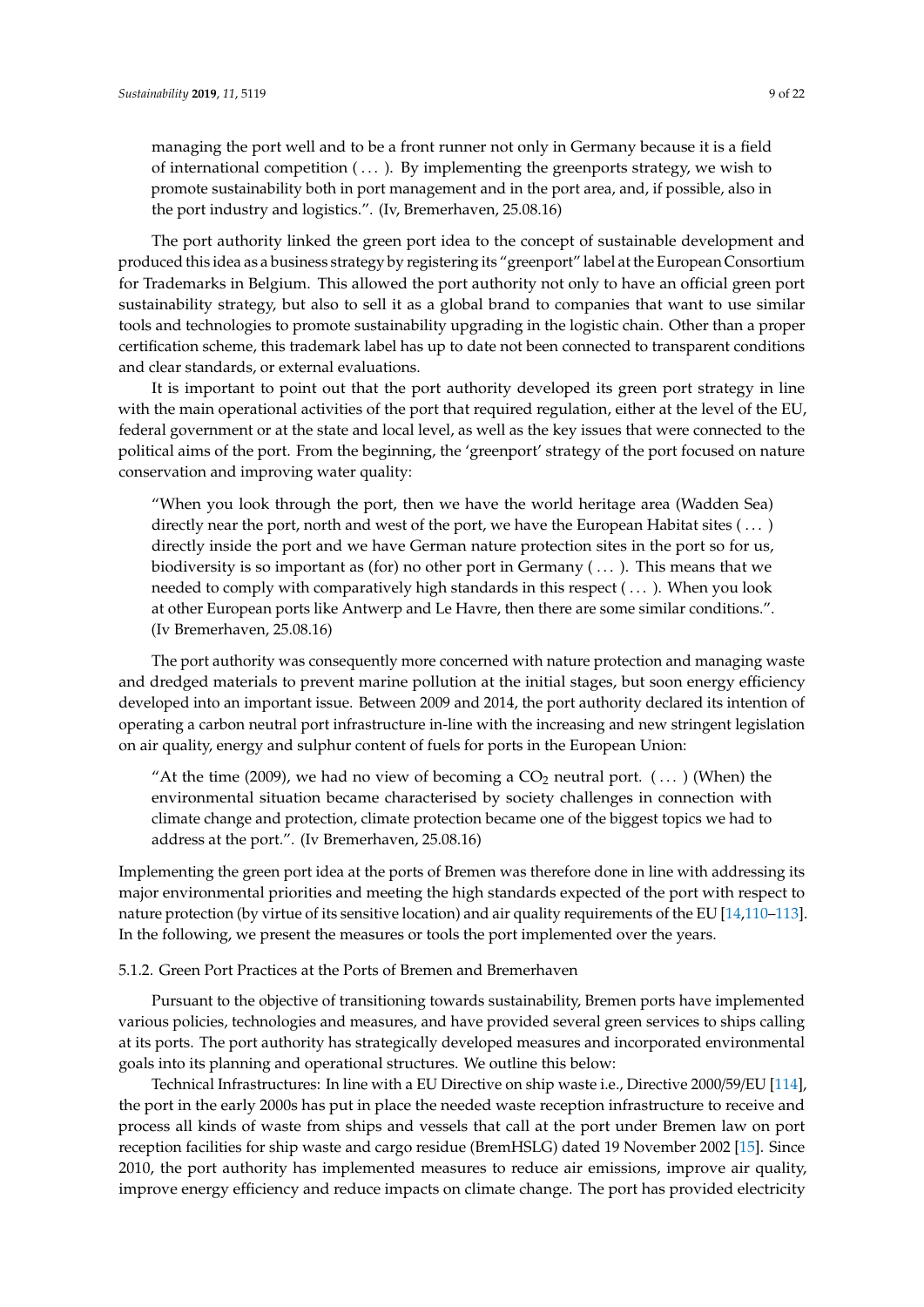generated from renewable sources for inland vessels that berth at the port and related port operations. A total of 18 shore power connectors have been installed to ensure that inland vessels berthed at the port are powered by clean energy, which allows them to shut down their auxiliary engines that would have run on diesel generators, while on-shore power supply options for maritime shipping are currently being evaluated [\[115\]](#page-20-13) (p. 50).

Since 2012, the port has doubled the percentage of energy it draws from renewable sources and has the objective of introducing new technologies like green hydrogen by the year 2024 [\[109\]](#page-20-9); this is in line with the broader greenhouse gas reduction efforts on European and national levels, as well as growing air quality regulations [\[88,](#page-19-11)[113\]](#page-20-11). Recently, EU directive 2014/94 on the deployment of alternative fuels infrastructure further required all EU ports to prioritize the use of renewable energy, cold ironing and Liquefied natural gas [\[116\]](#page-20-14), which has placed pressure on EU ports to implement measures in this regard. Aside from the above, Bremerhaven together with other German ports like Hamburg have also moved towards the use of rail shuttles for moving goods to the hinterlands in order to reduce emissions and congestion of traffic flows in and around the ports, whereas Rotterdam, Antwerp and Amsterdam are said to heavily rely on barges to reach hinterland regions [\[29\]](#page-17-14). In 2012, the Bremen port authority conducted the first carbon footprint analysis for its ports, which has since helped to monitor their effects on climate and air quality and to device measures for further improvement [\[15\]](#page-16-5).

Pricing and access: Since 2012, the port authority has implemented the environmental ship index (ESI) tool and has announced its bonus scheme for seagoing vessels that uses low sulphur fuels. Since the beginning of the year 2016, 25 vessels with the best ESI scores greater than or equal to 40 points are granted a 15% discount on each call at the port every quarter. This formula is also applied to LNG-powered ships. This serves as an incentive for behavioral change of vessel owners to reduce their emissions further than what is legally required and is said to have culminated in a reduction in greenhouse gas emission in the port areas in the course of the past few years. For example, carbon dioxide  $(CO<sub>2</sub>)$  emission at Bremen's ports is said to have dropped from 7000 tonnes in 2011 to 2065 tonnes in 2016 [\[109\]](#page-20-9). It is estimated that since the year 2012, the number of ship arrivals with ESI score in relation to the total number of ship arrivals has increased from about 10% in 2012 to nearly 40% in 2017 [\[109\]](#page-20-9). In 2017, 101 ships that have called at the ports of Bremen about 185 times are said to have benefited from the ESI port (dues) discount [\[109\]](#page-20-9) (p. 41). The use of the ESI as an incentive pricing green port tool has also been observed in other European ports like Rotterdam and Antwerp [\[81\]](#page-19-5).

Aside from ESI, the ports of Bremen have also enforced the sulphur cap EU legislation (see [\[117\]](#page-20-15)), which obliges ships and vessels to use fuels with a maximum sulphur content of 0.1% in the so-called sulphur emission control areas (SECA) since 2016. As the ports of Bremen are located in the North Sea range, which is part of the so-called SECA regions, they had to put in place measures that would enforce the cap placed on the use of sulphur fuels [\[117\]](#page-20-15). It is estimated that particulate matter emitted by all vessels calling at Bremerhaven reduced from about 180 mg/BRZ in 2012 to 21 mg/BRZ in 2015 while SOx has reduced from 1.74 g/BRZ to 0.22 g/BRZ during the same period [\[109\]](#page-20-9).

Integrated management approaches: Given the major port expansion works in the period up to 2010, the port authority knew that only ambitious and persuasive compensation measures can get the local community and regulatory stakeholders to support the port and its new projects. The EU Habitats Directive, a binding legal framework for protecting flora and fauna [\[112\]](#page-20-16) sets the general background for according measures. In-line with this, the port authority from the early stage of engaging with the green port idea, created so-called compensation sites in situations where the adverse impacts of port development and operational activities on nature became unavoidable. Nearly 50 such compensation sites have been created since then, with the 'Luneplate' located in the Weser estuary south of Bremerhaven as the flagship nature compensation site for the ports of Bremen. Covering an area of about 1.400 hectares, it provides a habitat for various bird species, plants and wildlife and has been declared a national nature reserve. In November 2016, the European Sea Port Organization (ESPO) gave the port an award in recognition of the benefits of the Luneplate to safeguarding ecosystems in the port area and have declared the Luneplate a best practice example for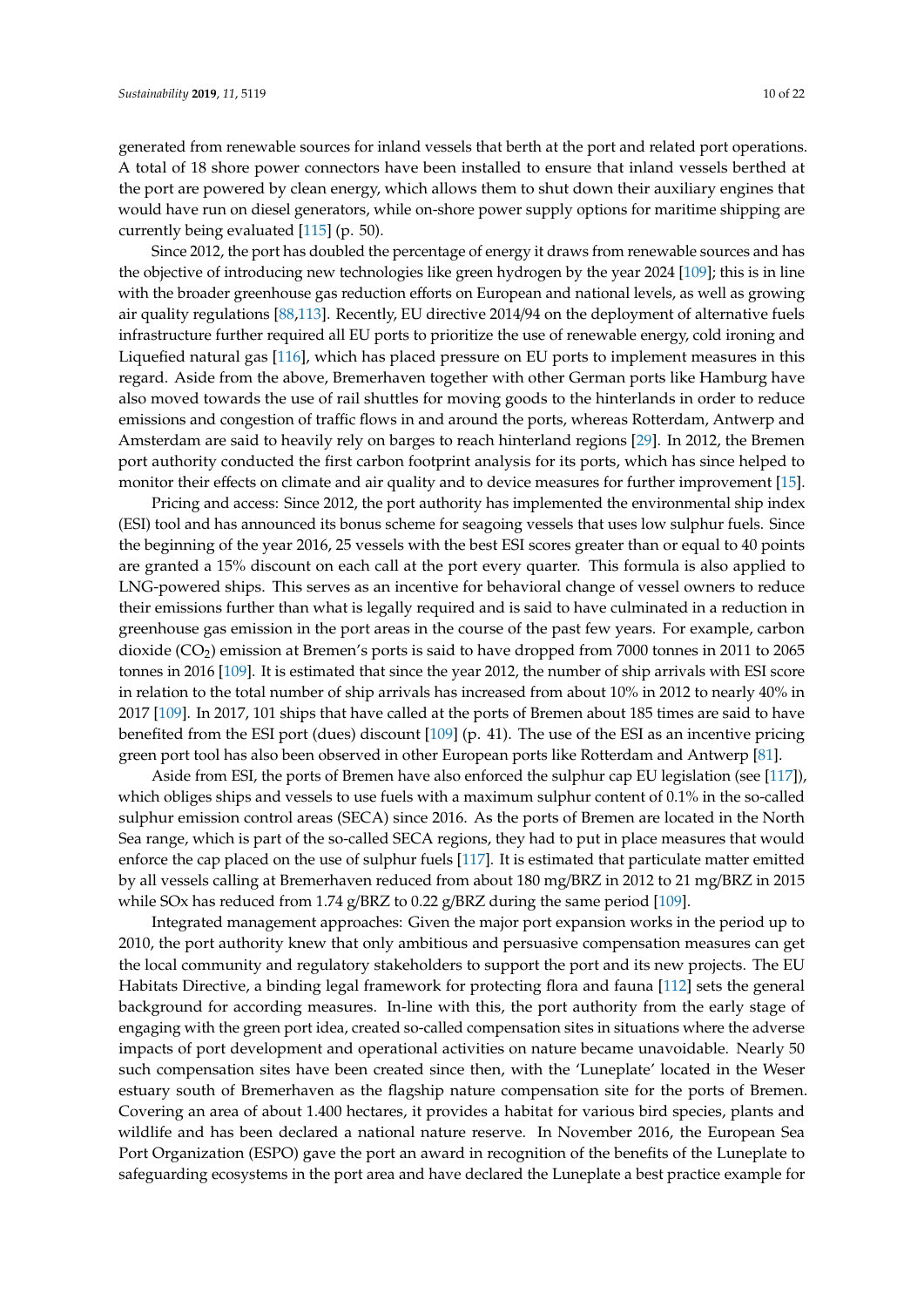other ports to emulate for demonstrating that "biodiversity and the realization of port infrastructure do not need to contradict" [\[89\]](#page-19-12) (p. 17). The port authority can now use the (legally binding) creation of nature compensation sites as a tool to advertise sustainable port development.

In the field of integrated management tools, the ports of Bremen have also been certified to the European Sea Ports Organization's EcoPorts Ports Environmental Review System (PERS) [\[109\]](#page-20-9).

The results so far suggest that over time the ports of Bremen have implemented a combination of tools and measures to green its operations. In the early stages, they used measures like the provision of port waste reception facilities and creation of nature compensation sites. In recent years they have prioritized measures geared towards improving air quality, energy conservation and reducing their impacts on climate change with tools such as the ESI and use of renewable energy for port operations. The bundle of measures the port has adopted in recent years can be linked to new and tight legislation by the EU especially the comprehensive Directive 2008/50/EC on ambient air quality and cleaner air for Europe where the several Member States have already either been brought to the European Court of Justice or have been convicted for violating air quality levels [\[11\]](#page-16-1). According to ESPO, the European Commission has given priority to the implementation and enforcement of European air quality and climate-related legislation and non-compliance to these legislations could attract negative publicity and could be injurious to the image of ports.

Being among the first ports worldwide to implement a greening strategy, and owning the trademark "green port", the Bremen port authorities have been in a position that the successive shifts and the selective prioritizing of certain measures at different points in time have had impacts on the global development of the discourse. Together with other European ports, Bremen ports have actively contributed to the institutional design of the global green port initiatives, as well as on the contents that have been successively prioritized in those institutions. Being selective in the kinds of measures to be taken under their own sustainability strategy has therefore had wider impacts on what bundles of measures have been prioritized at different times.

### *5.2. The Ports of Abidjan, Lagos and Tema*

The ports of Tema, Lagos and Abidjan are the most important ports in the West African sub-region, accounting for nearly half of the region's total maritime trade in terms of volume [\[118\]](#page-20-17). The increasing recognition of transboundary environmental issues has led to increased and strict legislation in recent years in the West and Central African sub-region [\[44](#page-17-8)[,119\]](#page-20-18), also affecting the development and operation of port facilities. In the next sub-section, we discuss how these ports are engaging with the globalizing green port idea and their associated greening practices.

### 5.2.1. Engaging with the Green Port Idea at West African Ports

Although not all ports have a concrete green port policy, some have started implementing tools akin to the green port idea. In general terms, the studied ports understand a green port as a catchphrase that promotes the idea of developing and operating ports with environmental and social considerations. In the absence of a clearly defined green port policy for some ports, officials of the understudied ports nonetheless stated that they are engaging with the green port idea, which according to them is of European origins:

"When I took over the position (head of the environment department) of the port  $(\dots)$ , I wanted to know what other ports in Europe do for environmental protection. I saw it (green ports) on the internet and by just typing the request I saw links that gave me names of some people working in leading ports in Europe. When I contacted them, they told me about green ports ( . . . ) and then I started following them and try to learn also what they do.". (Iv Abidjan, 9.02.17)

"The (idea of) green port I believe is to reduce the environmental impacts that emerge from port operations. Talking about waste reduction, greenhouse gases reduction and making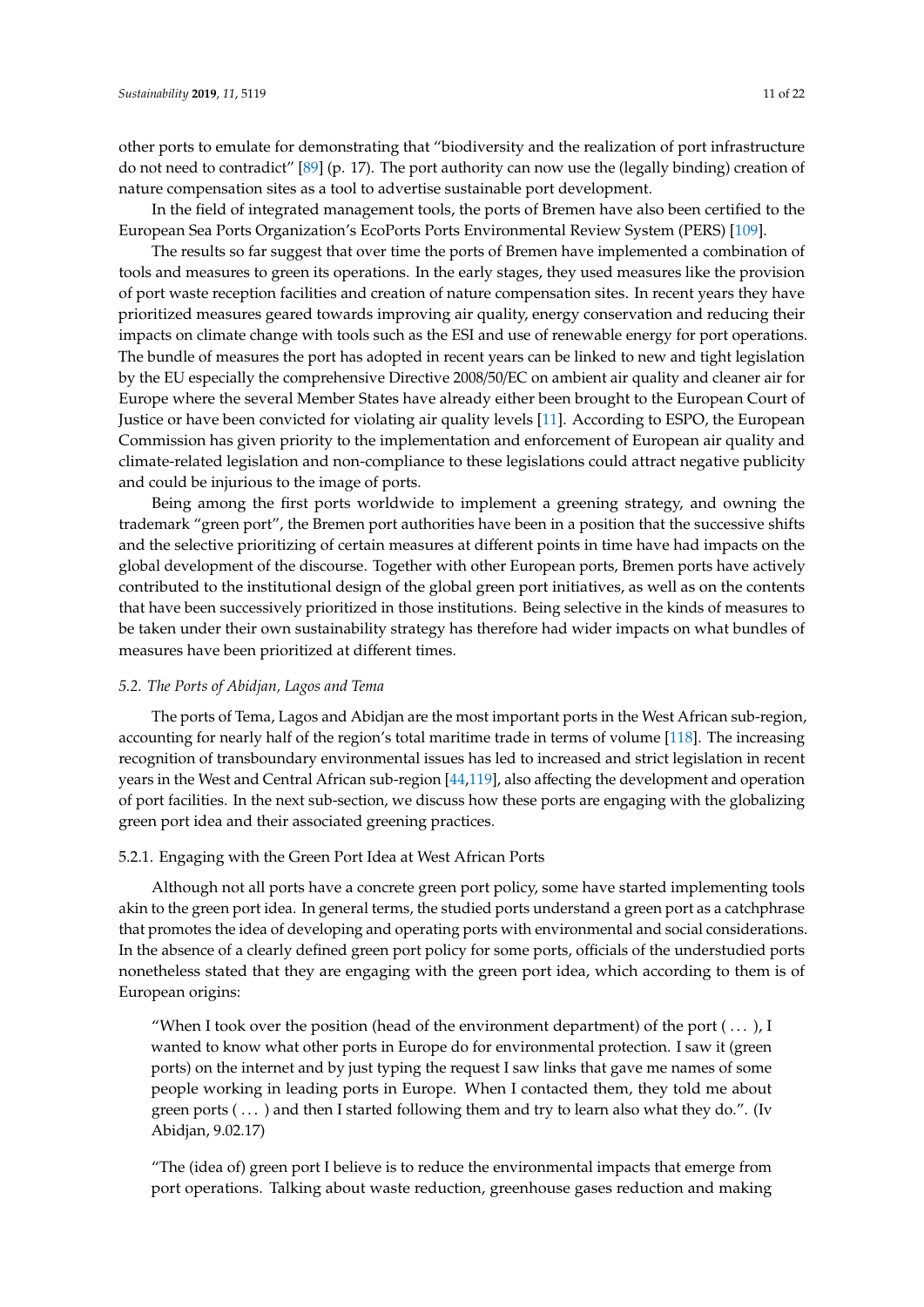sure your port becomes compliant to national and international law. ( . . . ). In order to go green, we have made every effort to reduce waste generated from port operations ( . . . ). Furthermore, facilities have been provided in the port for the reception and treatment of ship waste.". (Iv Tema, 10.01.17)

"It (green port) is an idea that re-echoes the possibility to develop and manage a port and do business without damaging the environment.". (Iv Lagos, 23.11.16)

The above extracts reveal how the West African ports considered in this study encounter, understand and engage with the travelling green port idea: A first encounter with the green port idea often happened through the internet, with subsequent contacts to European port authorities and to coordinators of port networks during networking events [\[13\]](#page-16-3). It became also clear from all the interviews with port officials in West Africa that the green port idea was also encountered following efforts by national governments to mainstream principles of green economy and sustainable development goals in different sectors of their economies as being promoted by international development institutions. In Ghana, for example, efforts are being made to mainstream elements and principles of green economy and green growth into medium-term development plans of district, municipal and metropolitan assemblies and in different sectors of the economy including at ports [\[120\]](#page-20-19). The studied West African ports have since then been engaging with this idea and have adopted measures, tools and technologies to address their most pressing environmental aspects, meet legal requirements and improve their competitiveness amidst their unique constraints as further discussed below.

# 5.2.2. Green Port Practices of the Studied West African Ports

Officials from all three ports considered in the study have indicated that during the past few years, environmental issues have become important to them and they have introduced several measures and programs to protect the environment, thereby not following a standard recipe or a coherent policy. Rather, its elements have been implemented over time, the choice often influenced by environmental priorities, financial capacity and the level of expertise of port authorities.

Technical infrastructures: All three ports have put in place the infrastructure needed to receive and process the waste generated on-board of ships that call at their ports. The port of Tema, for example, has concessioned environmental service companies to receive ship waste and process it in an environmentally friendly manner in compliance with Annexes 1 and 5 of MARPOL 73/78. After processing of the ships' oily waste, the by-product is sold as fuel for industrial and manufacturing companies in the industrial enclave. This has led to efficient handling of ship waste, which at the same time brings direct economic benefits to the port authority and the companies:

"(...) the port is required to develop a port reception facility so that ships that come can discharge their waste at the port, to avoid the ship from dumping waste at sea or offshore on the high sea. We have concessioned this business to a number of companies who come around whenever a vessel has landed here to collect their waste. We have shared it among five companies based on percentages that they can handle. We make sure no ship goes away with the waste it comes with and you know we have an environmental fee which the vessel has to pay whether you discharge the waste or not. So this is to make sure that they deposit it before they leave.". (Iv Tema, 12.05.16)

Similarly, the Nigerian Port Authority (NPA) has a public-private partnership agreement with African Circles Ltd., an environmental service provider that manages its ship waste. It has also an agreement with Sea View Properties Ltd., which manages its port generated waste (personal communication, port of Lagos, Apapa). The port of Abidjan has also put in place the needed port reception facilities in compliance with Annexes 1 and 5 of MARPOL 73/78 to receive and process ship waste (Personal communication, Port of Abidjan). In Ghana, the Ghana Ports and Harbors Authority (GPHA) and Meridian Ports Services (MPS)—the main container terminal operator at the port—have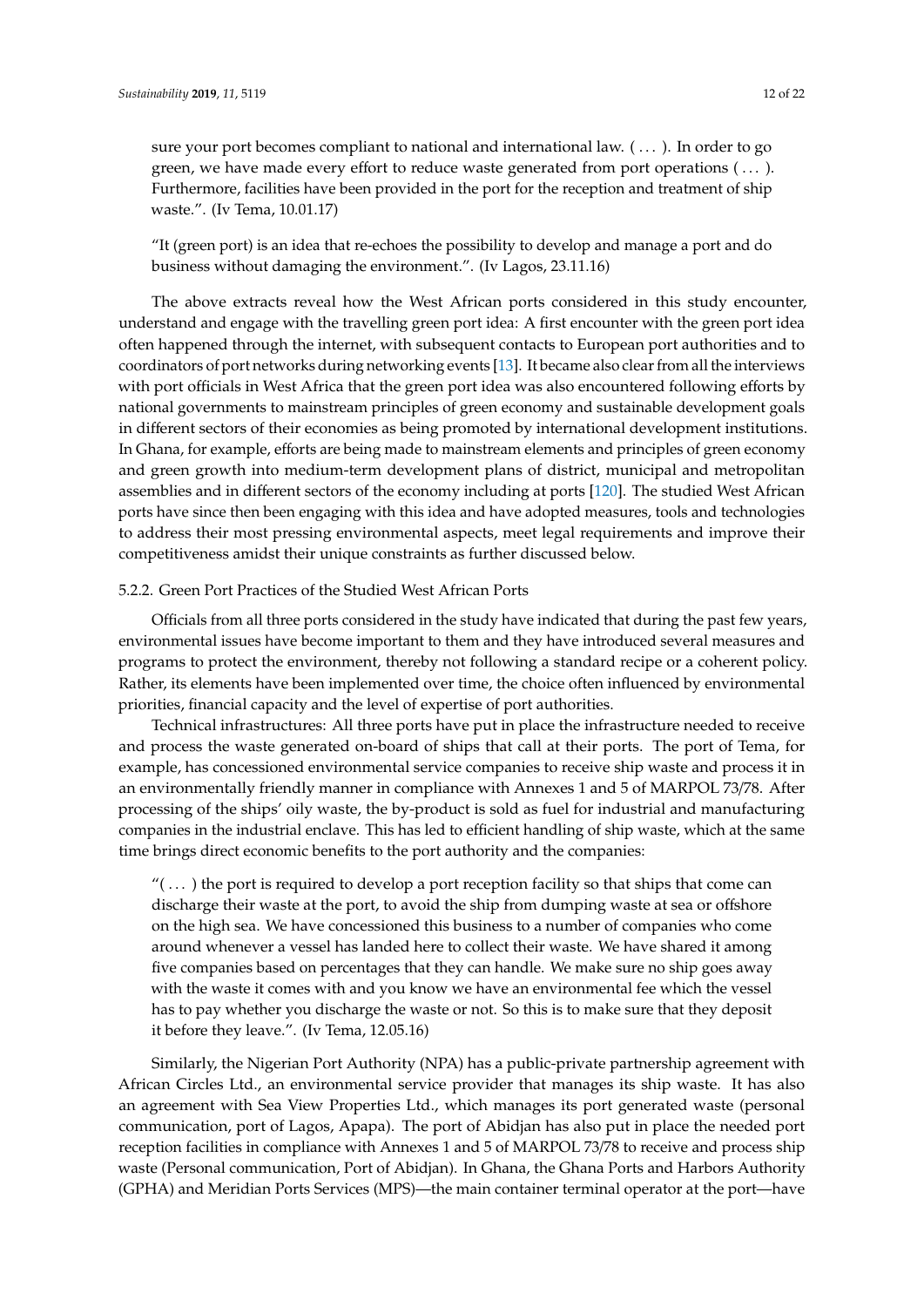also implemented a waste management policy called the 'waste segregation policy' based on the principle of the 3-R's (reduce, recycle and reuse). This is one of the major tools the port authority has implemented with regards to its objective of 'going green', where they see no waste, but only resources. Based on this flagship green port initiative, differently colored and well-labeled waste bins have been procured and placed at designated points at the port to segregate different types of waste while punitive measures have been outlined. According to the port, it has received enormous economic and environmental benefits since then:

"The biggest challenge we have here is waste. Therefore, in order to green the port, we have ensured that there is an effective segregation of waste. (...) We segregate waste and make sure the right waste goes to the right place where it can be reused or recycled. We also try to reduce waste generated in general. (We) have paper, plastic, wood, domestic waste etc. My own analysis shows that at first in a month, we pay a truck twice a week to convey our waste. Twice a week means that it comes eight to ten times in a month. It was cost. But now with the segregation, people come to pick specific wastes as resources and even pay us something back. In the bigger picture too, you will see that we have cut down the cost. Since the truck now comes fewer times, it also means it will burn less fuel. So this single initiative even has linkages to the intermodal and it is a very sustainable practice. It gives us economic benefits as well as helps to reduce pollution.". (Iv MPS, Tema, 17.02.17)

In another course of action, the port of Tema in a bid to boost the efficiency, reduce port-generated waste, reduce waiting time of vessels and congestion has introduced the paperless port policy as a green port tool since September 2017. Fraught with some initial agitations from a section of port workers (especially the revenue collection unit) who feared that this policy initiative could make them redundant, the initiative has taken shape after authorities allayed their fears. According to the GPHA, this has helped to reduce the amount of waste generated and resource use and has also led to an improvement in revenue collection. They argue that it is a policy that has both economic and environmental goals (personal communication, port of Tema, 05.06.18). Aside from this, all three ports use electrified rubber-tired gantry cranes (ERTG) for terminal operations to reduce emissions.

Pricing and access: The study shows that all three ports use indirect fees (port dues) as well as fines to promote environmental consciousness and improve the environmental performance of terminal operators, concessionaires, truckers, logistics providers and vessels.

All three ports have instituted heavy fines based on the polluter pays principle for marine oil spills and other forms of pollution in the port area. This serves as a punitive measure and seeks to discourage pollution of any kind by companies operating in the port area. All three ports have also put in place indirect fees to discourage the disposal of waste at sea. At the port of Tema, the estate and environment department have implemented a compulsory fee for the discharge of waste at the ports reception facilities for all vessels regardless of whether the vessel has any waste to discharge or not. In Abidjan, the port authority through the environment department has instituted a ship waste fee, which serves as an economic incentive for controlling pollution from ships that call at the port. Aside from this, port managers at these three ports have inserted environmental clauses into concession agreements. At the port of Tema, it is currently impossible for concessionaires to operate without first presenting an environmental permit from the Environmental Protection Agency (EPA) detailing the potential impacts of the company's activities on the environment and how these issues would be addressed through a detailed environmental impact assessment:

"We have deliberately included environmental components in lease agreements. By law, no company can start operations on the port lands without an environmental permit from the EPA. So these environmental permits, environmental statements indicating the possible impacts of your operation and measures that you are going to adopt to prevent or reduce them, we make sure you implement it or sometimes not allowed to operate at all if the environmental impacts are too grave. So environmental issues and permit plays a major role.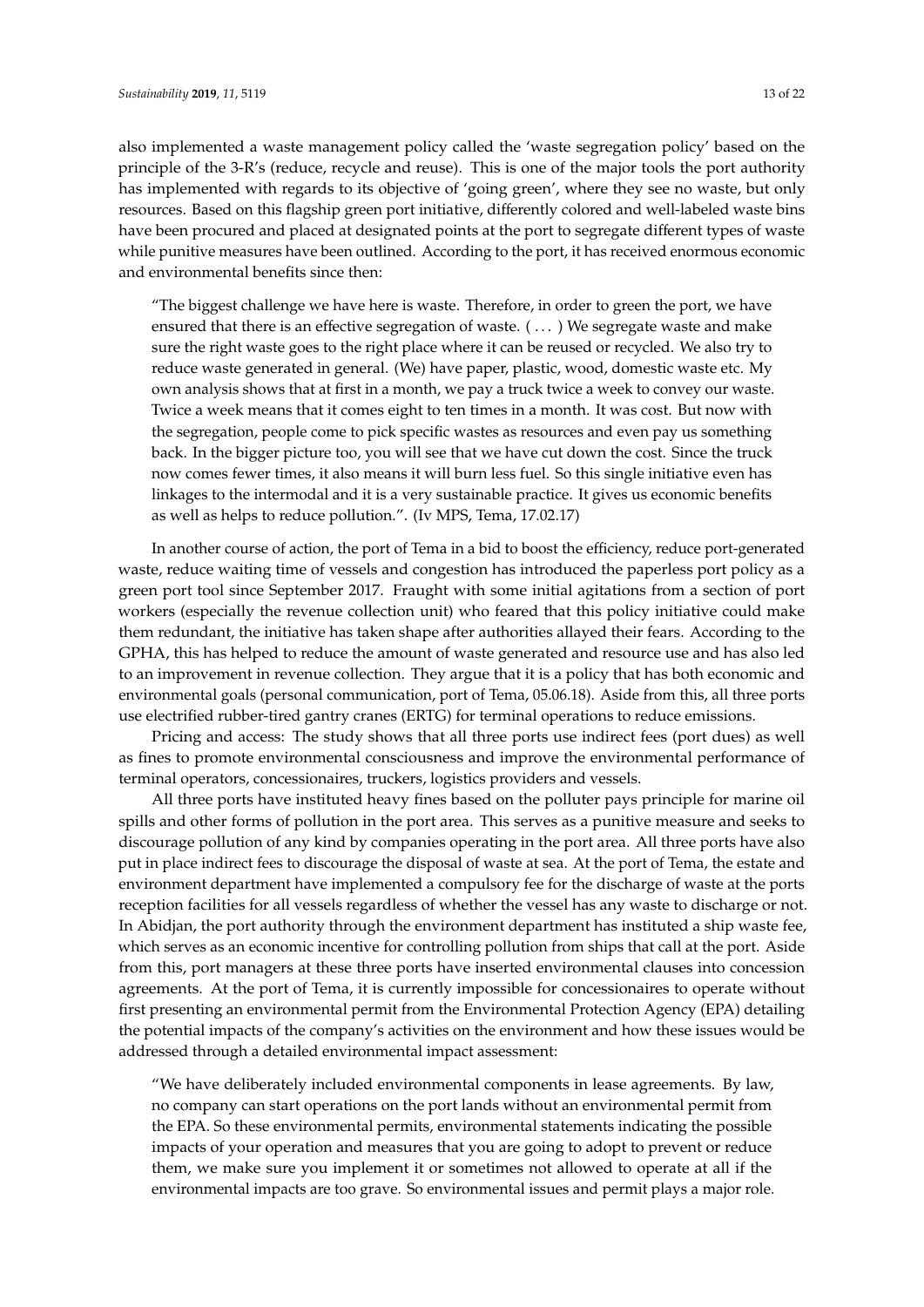This department is the eye of the port. We look at your environmental permits before we allocate land to you.". (Iv Tema, 12.05.16)

Integrated management approaches: All three ports have designated officers in charge of environmental management. The port of Abidjan created its environment department in 2004 and has since been responsible for developing yearly environmental targets and management procedures although the head of the environment department remains a junior management portfolio and at times faces challenges with getting its initiatives and programs approved. At the port of Tema, an environmental department has been established since 2002 and is responsible for managing environmental issues at the port. In the last five years in specific, the department has become very influential in decision-making regarding new port extension projects, land use and port operations. Similarly, the port of Lagos, Apapa has a designated department for handling environmental issues. This marked the first attempt to make the care of the environment a normal process in port development, operations and management at these ports.

In another step, two of the ports have adopted and are certified to international environmental management systems (EMS) as their environmental management standard. The ports of Tema and Abidjan are currently certified to ISO 14001 EMS. This standard is used as a guide and provides the framework for a systematic environmental management at the ports, according to their respective environmental objectives, environmental aspects and legal requirements. While they have both developed a comprehensive approach to care for the environment in the space of the port lands and port waters with measures mainly geared towards sustainable management of waste in the port and ship interface, water pollution, oil spills, effluent discharges from the port and the city and preventing the dumping of hazardous waste (mainly electronic waste) through the ports, little measures have been taken towards improving air quality or reducing impacts on climate change. The quote below from one port manager, which resonates with all the other port officials that were interviewed, provides insights into the reasons behind this selectivity in adopting or implementing green port measures:

"If I have to be frank, we have not developed the consciousness in investigating the type of energy that we or the terminal operators use. We have not developed to that height yet. We still depend on the national grid and fossil based fuels even though we have been considering various options and we have been receiving proposals from companies regarding the development of solar energy but we have not yet implemented them. They remain plans and proposals that are still under discussion. We hear about the need to use renewable energy from European based ports in line with becoming a green port, but here in Tema, we don't even have the space, the resources and the capacity to implement such infrastructure.". (Iv Tema, 12.05.16)

The ports in the first place lack the capacity and equipment to monitor energy-related emissions. Thus, the tools and technologies they adopt in engaging with the green port idea are influenced by their environmental priorities, availability of financial resources and their immediate areas of competence. For example, in-port electrical connections (cold ironing) require reliable electrical supply, which is often not available. In general, access to clean and affordable energy remains poor and irregular in Africa [\[121\]](#page-21-0) and efforts towards reducing impacts on climate change are constrained by technical and financial factors [\[122](#page-21-1)[,123\]](#page-21-2). On the other hand, since a major incident with the dumping of toxic waste in Probo Koala, Côte d'Ivoire in 2006, sustainable waste management has become a topical issue for ports in the sub-region to address. The analyzed West African ports hence do not consider implementing emission reduction technologies or providing cold ironing technology as an immediate priority in the face of the law, financial capacity and or an issue that falls under their immediate area of competence.

While it has become clear that the analyzed West African ports to a certain extent have taken over some of the basic assumptions and main arguments of the debates around greening of port operations and infrastructures, a general focus on 'softer' policies and initiatives can be noted. Whereas many European ports (like the ports in Bremen and Bremerhaven) have started investing in alternative power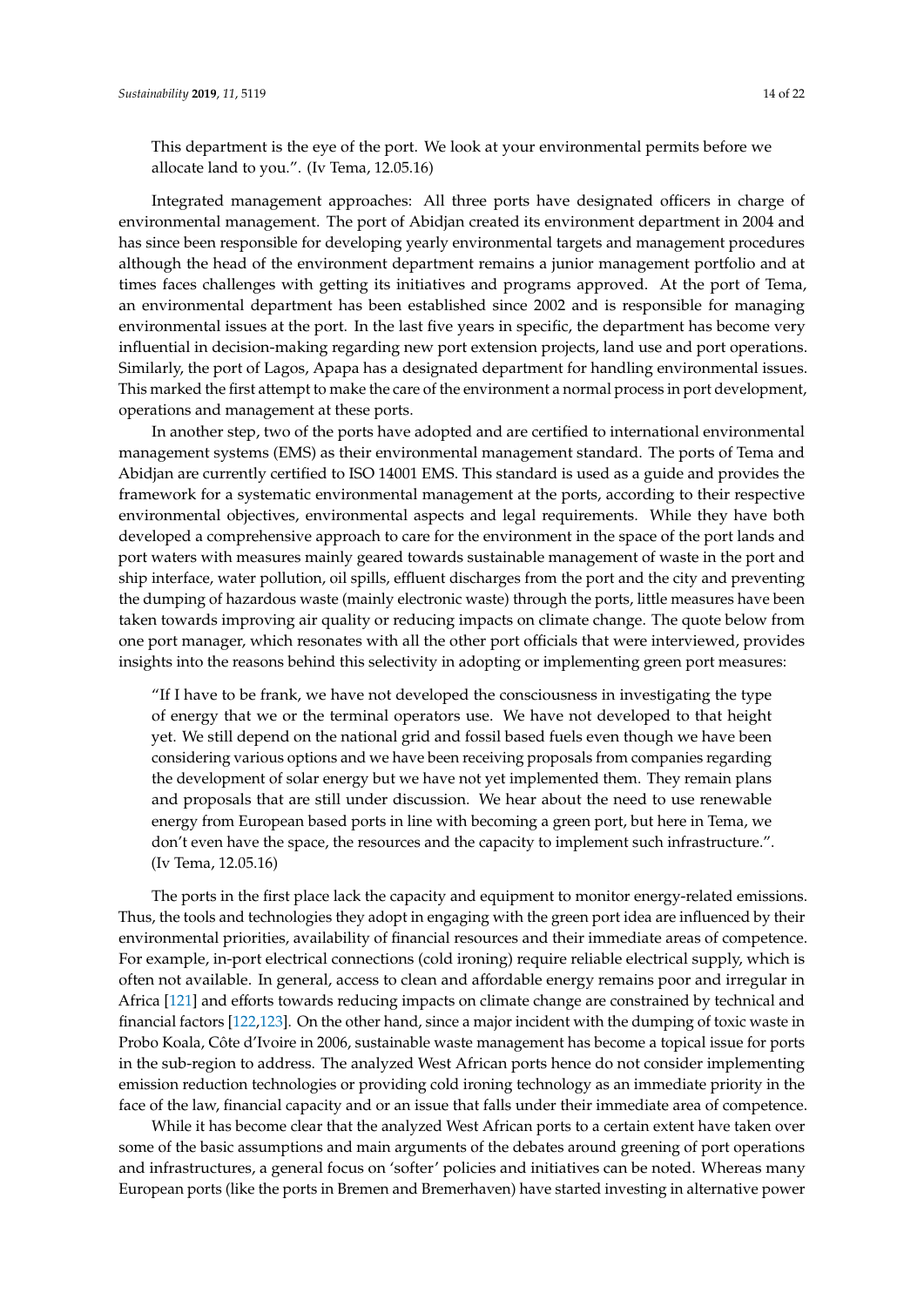sources and providing vessels with an on-shore power supply, the ports in Ghana, Cote d'Ivoire and Nigeria show only few signs of larger technical innovations. Instead, their 'greening' stories mainly rely on the introduction of integrated management tools like the creation of environmental management offices or ISO certifications. Disregarding the construction of waste management facilities, all three ports have not reported larger investments in technical infrastructures. Additionally, a major difference has been observed how ports in West Africa implement pricing and access regulations: While the ports of Bremen mainly rely on incentive pricing for attracting vessels with reduced emissions, the analyzed West African ports use punitive measures. All three ports have not adopted the ESI index for differentiated pricing, also with regards to the relative high entry costs for participating in the global system for access regulation.

### <span id="page-14-0"></span>**6. Final Discussion and Conclusions**

The paper investigated how port authorities in Europe and West Africa engage with the green port idea highlighting how contextual factors shape the adoption of green port measures. This explains the varied green port practices of ports in European and West African contexts. Although green ports have received considerable attention from scholars [\[3,](#page-15-2)[27](#page-16-16)[,51](#page-17-13)[,81\]](#page-19-5), very little attention has been given to understanding the role contextual factors may play in the adoption of green port measures from a potential bundle of tools and technologies. This is particularly important in appreciating the measures that are taken by port authorities in African countries, where resource and infrastructure constraints pose enormous challenges to the transition towards sustainability. The findings also put into question the fact that some ports in Europe use the label 'green ports', which most West African ports do not have.

Our findings show that whereas the ports of Bremen in Europe have implemented measures that are geared mainly towards addressing air quality, energy and climate change mitigation, the West African ports adopt measures that are geared mainly towards sustainable waste management, oil spills and ballast water management. It is also evident that port authorities adopt different combinations of measures at different time periods based on their environmental priorities, major issues on the regulatory agenda of governments, financial capacity and immediate area of competence of port authorities. Whereas the twin ports of Bremen have a comparably strong focus on technical infrastructures, integrated management approaches are more prevalent in West African ports.

In a broad perspective, the findings corroborate a report by PIANC [\[5\]](#page-15-4) (p. 4), which noted that "in a green growth strategy, sustainability is an economic choice based on a proactive long-term vision". How ports engage with the green port idea and translate it into a business reality, the tools, technologies and measures they adopt from a potential bundle of measures available only make sense in time and place. This finding concurs with Barnes-Dabban et al.'s [\[63\]](#page-18-14) general argument that environmental reforms relating to the green port idea are influenced by institutional and situational factors and are implemented through processes of sense-making. It also supports Wooldridge et al. [\[54\]](#page-18-2) and Acciaro et al.'s [\[18\]](#page-16-14) view that existing legislation and financial capacity may influence green port strategies. Our results further confirm Innes and Monios's [\[31\]](#page-17-17) more specific assertion that contextual factors such as financial capacity and total energy requirement levels of ports influence the decision to adopt the cold ironing technology and Poulsen et al.'s [\[77\]](#page-19-1) finding that complexity of a green tool implementation may constrain implementation and upgrade along the value chain.

Theoretically, our study shows that as ideas and concepts move across space, they are translated based on local conditions, priorities and interests. During their implementation, port managers strategically select or adopt measures and practices that fit both institutional and material contexts of the ports and the countries or the regions in which they are installed [\[99\]](#page-19-22). Thus the issue of selective adoption unfolds as part of the translation process and is embedded in specific socio-political contexts. Seen in this way, selective adoption becomes an important strategy ports use to pursue a local sustainability fix [\[102,](#page-20-2)[124\]](#page-21-3). For further research on the decision-making processes, the application of a method or framework that deals with complex decision-making processes, like the analytic hierarchy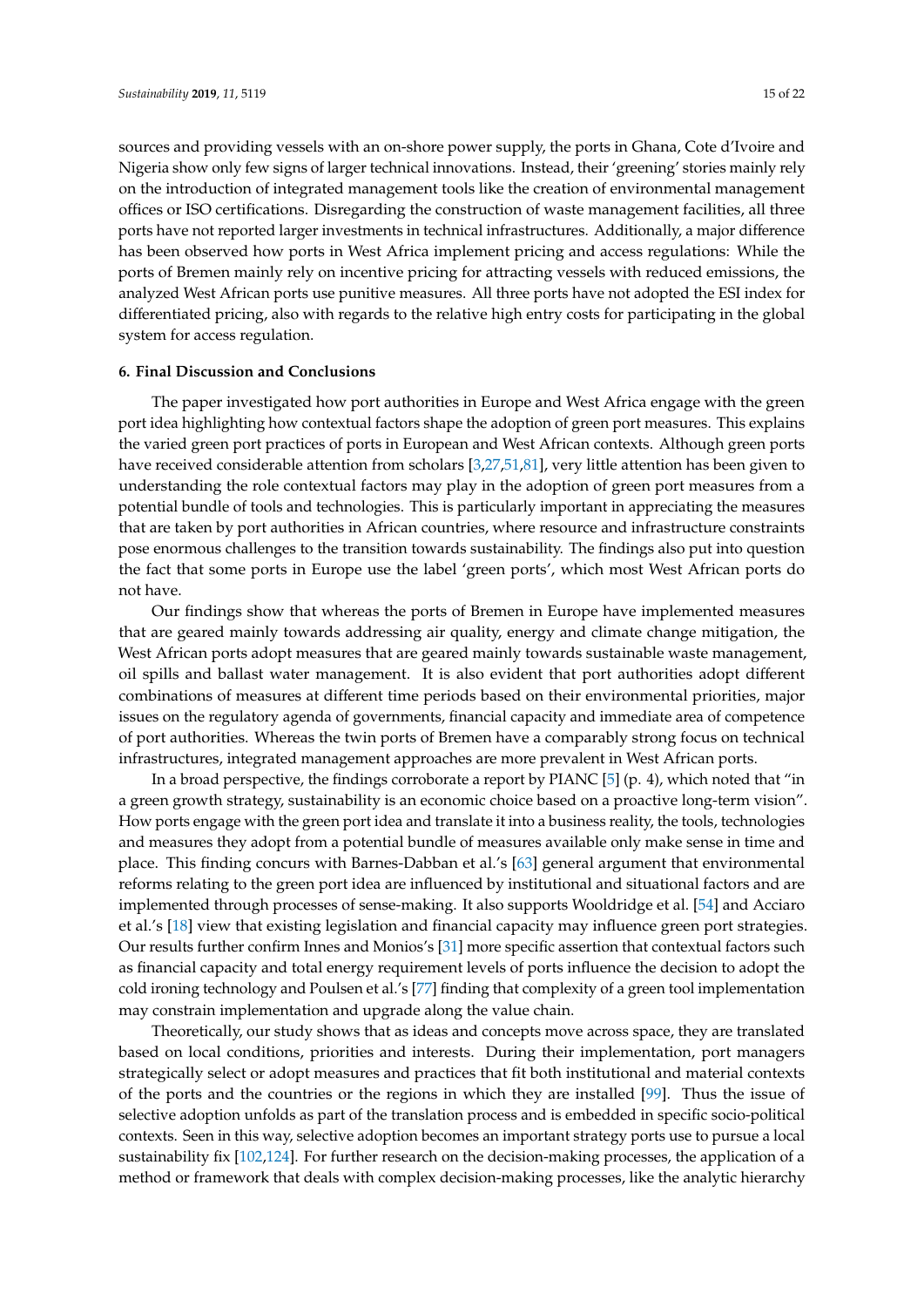process (AHP), may also contribute to the topic, as it has been applied to sustainable urban transport in general (see [\[125,](#page-21-4)[126\]](#page-21-5)).

For West African ports to implement measures towards improving air quality or energy transitioning, for example, may be challenging in terms of funding and technical support. The selective adoption of green port measures or tools is further conditioned by the international debates on sustainable development in which air quality, energy and climate change are the key concerns that, currently, receive the most attention by the media, funding agencies and governments, especially in industrialized countries. West African ports, with limited financial capacities and relatively little public pressure regarding climate change mitigation, are strategically adopting certain tools that address their priority environmental issues like waste management; their choices may also be influenced by requests of transnational private actors in the logistics business. The definition of the globally circulated ideas of green port, especially with regards to the tools, measures and technologies that become standard parts of the agenda, is still largely shaped by a few influential ports in Europe and North America. The question which measures and tools are made a pre-requisite for labeling or certifying a port as a green port, remains an important and a highly political one. Agendas developed in a global setting, that are at the same time competitive and oligopolistic, are likely to deepen existing economic inequalities. Their environmental effects await further investigation.

**Author Contributions:** E.T.L. designed the study, collected data, outlined the theoretical approach, performed analysis, produced draft of the manuscript and contributed to subsequent revisions. J.H. contributed to developing the theoretical framework, reviewed and edited the paper. M.F. contributed to conceptualizing the study and structuring the paper.

**Funding:** This research received funding from the Deutscher Akademischer Austauschdienst (DAAD) in the frame of the first author's Ph.D. studies at the University of Bremen, grant number 91572555. The authors are grateful also to the University of Bremen, Sustainability Research Center and Bremen International Graduate School for Marine Sciences (GLOMAR) for other forms of financial support.

**Acknowledgments:** The authors are grateful to the anonymous reviewers and the editors whose comments have helped to improve the manuscript.

**Conflicts of Interest:** The authors declare no conflict of interest.

### **References**

- <span id="page-15-0"></span>1. Puig, M.; Wooldridge, C.; Darbra, R.M. Identification and selection of Environmental Performance Indicators for sustainable port development. *Mar. Pollut. Bull.* **2014**, *81*, 124–130. [\[CrossRef\]](http://dx.doi.org/10.1016/j.marpolbul.2014.02.006) [\[PubMed\]](http://www.ncbi.nlm.nih.gov/pubmed/24629381)
- <span id="page-15-1"></span>2. Organisation for Economic Co-Operation and Development (OECD). *Environmental Impacts of International Shipping: The Role of Ports*; OECD Publishing: Paris, France, 2011; pp. 1–141.
- <span id="page-15-2"></span>3. Lam, J.S.L.; Van de Voorde, E. Green port strategy for sustainable growth and development. In Proceedings of the Transport Logistics for Sustainable Growth at a New Level, International Forum on Shipping, Ports and Airports (IFSPA), Hong Kong, China, 2–30 May 2012; Yip, T.L., Fu, X., Ng, K.Y., Eds.; Hong Kong Polytechnic University: Hong Kong, China, 2012; pp. 27–30.
- <span id="page-15-3"></span>4. Pavlic, B.; Cepak, F.; Sucic, B.; Peckaj, M.; Kandus, B. Sustainable port infrastructure, practical implementation of the green port concept. *Therm. Sci.* **2014**, *18*, 935–948. [\[CrossRef\]](http://dx.doi.org/10.2298/TSCI1403935P)
- <span id="page-15-4"></span>5. PIANC/IAPH. Sustainable Ports: A Guide for Port Authorities. 2014. Available online: [https:](https://sustainableworldports.org/wp-content/uploads/EnviCom-WG-150-FINAL-VERSION.pdf) //sustainableworldports.org/wp-content/uploads/[EnviCom-WG-150-FINAL-VERSION.pdf](https://sustainableworldports.org/wp-content/uploads/EnviCom-WG-150-FINAL-VERSION.pdf) (accessed on 28 November 2018).
- <span id="page-15-5"></span>6. GreenPort. Balancing Environmental Chalenges with Economic Demands. 2019. Available online: [https:](https://www.greenport.com/__data/assets/pdf_file/0023/1069205/GreenPort_MediaKit-2019-PRINTABLE.pdf) //www.greenport.com/\_\_data/assets/pdf\_file/0023/1069205/[GreenPort\\_MediaKit-2019-PRINTABLE.pdf](https://www.greenport.com/__data/assets/pdf_file/0023/1069205/GreenPort_MediaKit-2019-PRINTABLE.pdf) (accessed on 9 February 2019).
- <span id="page-15-7"></span>7. World Ports Climate Initiative; Environmental Ship Index (ESI). Administration and Verification. 2017. Available online: http://[www.environmentalshipindex.org](http://www.environmentalshipindex.org/Public/Home/AdministrationAndVerification)/Public/Home/AdministrationAndVerification (accessed on 10 December 2017).
- <span id="page-15-6"></span>8. World Ports Climate Initiative. Onshore Power Supply. 2018. Available online: http://[wpci.iaphworldports.](http://wpci.iaphworldports.org/onshore-power-supply/ops-installed/ports-using-ops.html) org/[onshore-power-supply](http://wpci.iaphworldports.org/onshore-power-supply/ops-installed/ports-using-ops.html)/ops-installed/ports-using-ops.html (accessed on 12 March 2019).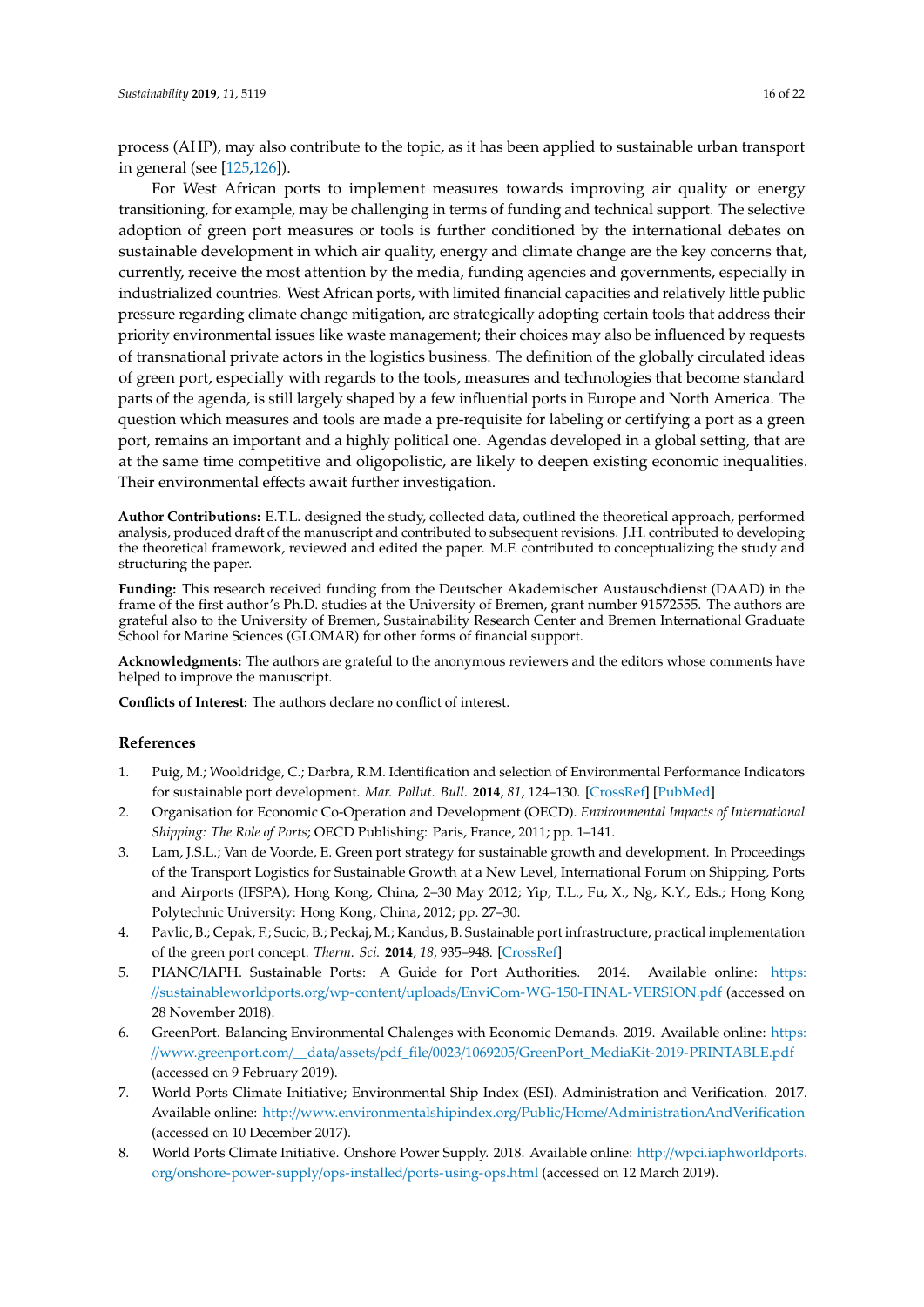- <span id="page-16-15"></span>9. World Ports Climate Initiative. Carbon Footprinting for Ports: Guidance Document. Carbon Footprinting Working Group. 2010. Available online: http://www.wpci.nl/docs/presentations/[PV\\_DRAFT\\_WPCI\\_Carbon\\_](http://www.wpci.nl/docs/presentations/PV_DRAFT_WPCI_Carbon_Footprinting_Guidance_Doc-June-30-2010_scg.pdf) [Footprinting\\_Guidance\\_Doc-June-30-2010\\_scg.pdf](http://www.wpci.nl/docs/presentations/PV_DRAFT_WPCI_Carbon_Footprinting_Guidance_Doc-June-30-2010_scg.pdf) (accessed on 10 December 2018).
- <span id="page-16-0"></span>10. Green Efforts. Green and Effective Operations at Terminals and in Ports. Recommendations Manual for Terminals. 2014. Available online: https://trid.trb.org/[view.aspx?id](https://trid.trb.org/view.aspx?id=1355730)=1355730 (accessed on 10 November 2016).
- <span id="page-16-1"></span>11. European Sea Port Organisation. *Green Guide: Towards Excellence in Port Environmental Management and Sustainability*. 2012. Available online: https://www.espo.be/media/espopublications/[espo\\_green%20guide\\_](https://www.espo.be/media/espopublications/espo_green%20guide_october%202012_final.pdf) [october%202012\\_final.pdf](https://www.espo.be/media/espopublications/espo_green%20guide_october%202012_final.pdf) (accessed on 14 March 2018).
- <span id="page-16-2"></span>12. American Association of Port Authorities. Embracing the Concept of Sustainability as a Standard Practice for Ports and the Association. 2007. Available online: http://[aapa.files.cms-plus.com](http://aapa.files.cms-plus.com/PDFs/sustainability_resolutions.pdf)/PDFs/sustainability\_ [resolutions.pdf](http://aapa.files.cms-plus.com/PDFs/sustainability_resolutions.pdf) (accessed on 15 September 2018).
- <span id="page-16-3"></span>13. United Nations Environment Programme. *Declaration of intent, first panel of experts meeting on strategic assessment of port environmental issues, policies and programmes (SAPEIPP) in West, Central and Southern Africa, 5–7 May 2015*; UNEP: Abidjan, Ivory Coast, 2015.
- <span id="page-16-4"></span>14. Bremen Ports. Sustainability Management: Green Ports. Time to Rethink Our Attitudes and Actions. 2009. Available online: https://[bremenports.de](https://bremenports.de/greenports/wp-content/uploads/sites/3/2017/04/greenports_strategy_2009_eng.pdf)/greenports/wp-content/uploads/sites/3/2017/04/greenports\_ [strategy\\_2009\\_eng.pdf](https://bremenports.de/greenports/wp-content/uploads/sites/3/2017/04/greenports_strategy_2009_eng.pdf) (accessed on 18 September 18).
- <span id="page-16-5"></span>15. von Bargen, U.; Groth, A.; Müller, S.; Wieseler, K.; Staats, R. Sustainability Report for Bremenports GmbH & Co. KG and the Special Assets Port and Fishing Port. 2014. Available online: https://[bremenports.de](https://bremenports.de/en/mediathek/)/en/ [mediathek](https://bremenports.de/en/mediathek/)/ (accessed on 15 September 2018).
- <span id="page-16-6"></span>16. Aregall, M.G.; Bergqvist, R.; Monios, J. A global review of the hinterland dimension of green port strategies. *Transp. Res. Part D Transp. Environ.* **2018**, *59*, 23–34. [\[CrossRef\]](http://dx.doi.org/10.1016/j.trd.2017.12.013)
- <span id="page-16-12"></span>17. Acciaro, M.; Ghiara, H.; Cusano, M.I. Energy management in seaports: A new role for port authorities. *Energy Policy* **2014**, *71*, 4–12. [\[CrossRef\]](http://dx.doi.org/10.1016/j.enpol.2014.04.013)
- <span id="page-16-14"></span>18. Acciaro, M.; Vanelslander, T.; Sys, C.; Ferrari, C.; Roumboutsos, A.; Giuliano, G.; Lam, J.S.L.; Kapros, S. Environmental sustainability in seaports: A framework for successful innovation. *Marit. Policy Manag.* **2014**, *41*, 480–500. [\[CrossRef\]](http://dx.doi.org/10.1080/03088839.2014.932926)
- <span id="page-16-7"></span>19. Krämer, I.; von Bargen, U. Nachhaltigkeitsperspektiven an der Schnittstelle globaler Supply Chains–Häfen als Treiber von Green Ports-Strategien. In *Nachhaltige Impulse für Produktion und Logistikmanagement*; Dovbischuk, I., Siestrup, G., Tuma, A., Eds.; Springer Gabler: Wiesbaden, Germany, 2018; pp. 153–166.
- <span id="page-16-8"></span>20. Chiu, R.-H.; Lin, L.-H.; Ting, S.-C. Evaluation of green port factors and performance: A fuzzy AHP analysis. *Math. Probl. Eng.* **2014**, *2014*, 1–12. [\[CrossRef\]](http://dx.doi.org/10.1155/2014/802976)
- <span id="page-16-9"></span>21. Moon, D.S.H.; Woo, J.K.; Kim, T.G. Green Ports and Economic Opportunities. In *Corporate Social Responsibility in the Maritime Industry*; Froholdt, L.L., Ed.; Springer: Cham, Switzerland, 2018; pp. 167–184.
- <span id="page-16-10"></span>22. Woo, J.-K.; Moon, D.S.H.; Lam, J.S.L. The impact of environmental policy on ports and the associated economic opportunities. *Transp. Res. Part A Policy Pract.* **2018**, *110*, 234–242. [\[CrossRef\]](http://dx.doi.org/10.1016/j.tra.2017.09.001)
- 23. Chang, C.-C.; Wang, C.-M. Evaluating the effects of green port policy: Case study of Kaohsiung harbor in Taiwan. *Transp. Res. Part D Transp. Environ.* **2012**, *17*, 185–189. [\[CrossRef\]](http://dx.doi.org/10.1016/j.trd.2011.11.006)
- 24. Yang, C.-S.; Lu, C.-S.; Haider, J.J.; Marlow, P.B. The effect of green supply chain management on green performance and firm competitiveness in the context of container shipping in Taiwan. *Transp. Res. Part E Logist. Transp. Rev.* **2013**, *55*, 55–73. [\[CrossRef\]](http://dx.doi.org/10.1016/j.tre.2013.03.005)
- <span id="page-16-11"></span>25. Zis, T.; Angeloudis, P.; Bell, M.G.H. Economic and Environmental Trade-Offs in Water Transportation. In *Green Logistics and Transportation*; Fahimnia, B., Bell, M.G.H., Hensher, D.A., Sarkis, J., Eds.; Springer: Berlin, Germany, 2015; pp. 159–174.
- <span id="page-16-13"></span>26. Cullinane, K.; Cullinane, S. Policy on Reducing Shipping Emissions: Implications for "Green Ports". In *Green Ports, Inland and Seaside Sustainable Transportation Strategies*; Bergqvist, R., Monios, J., Eds.; Elsevier: Amsterdam, The Netherlands, 2019; pp. 35–62.
- <span id="page-16-16"></span>27. Bergqvist, R.; Monios, J. Green Ports in Theory and Practice. In *Green Ports, Inland and Seaside Sustainable Transportation Strategies*; Bergqvist, R., Monios, J., Eds.; Elsevier: Amsterdam, The Netherlands, 2019; pp. 1–17.
- 28. Sköld, S. Green Port Dues—Indices and Incentive Schemes for Shipping. In *Green Ports, Inland and Seaside Sustainable Transportation Strategies*; Bergqvist, R., Monios, J., Eds.; Elsevier: Amsterdam, The Netherlands, 2019; pp. 173–192.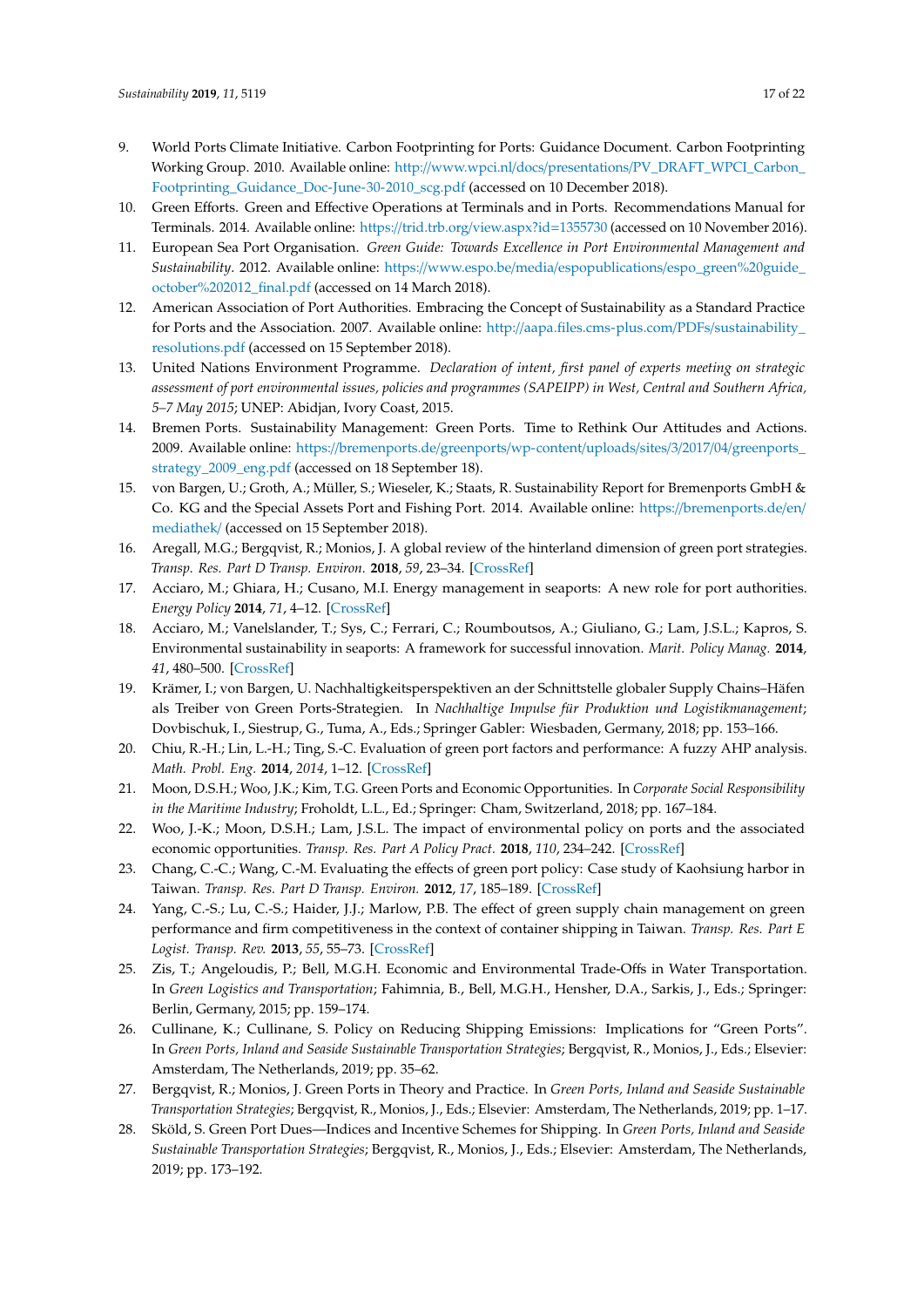- <span id="page-17-14"></span>29. Notteboom, T.; Lam, J. The Greening of Terminal Concessions in Seaports. *Sustainability* **2018**, *10*, 3318. [\[CrossRef\]](http://dx.doi.org/10.3390/su10093318)
- <span id="page-17-16"></span>30. Winkel, R.; Weddige, U.; Johnsen, D.; Hoen, V.; Papaefthimiou, S. Shore Side Electricity in Europe: Potential and environmental benefits. *Energy Policy* **2016**, *88*, 584–593. [\[CrossRef\]](http://dx.doi.org/10.1016/j.enpol.2015.07.013)
- <span id="page-17-17"></span>31. Innes, A.; Monios, J. Identifying the unique challenges of installing cold ironing at small and medium ports–The case of aberdeen. *Transp. Res. Part D Transp. Environ.* **2018**, *62*, 298–313. [\[CrossRef\]](http://dx.doi.org/10.1016/j.trd.2018.02.004)
- <span id="page-17-0"></span>32. Winnes, H.; Styhre, L.; Fridell, E. Reducing GHG emissions from ships in port areas. *Res. Transp. Bus. Manag.* **2015**, *17*, 73–82. [\[CrossRef\]](http://dx.doi.org/10.1016/j.rtbm.2015.10.008)
- <span id="page-17-1"></span>33. Elzarka, S.; Elgazzar, S. Green Port Performance Index for Sustainable Ports in Egypt: A Fuzzy AHP Approach. Available online: https://www.researchgate.net/publication/[280385412\\_Green\\_Port\\_Performance\\_](https://www.researchgate.net/publication/280385412_Green_Port_Performance_Index_for_Sustainable_Ports_in_Egypt_a_Fuzzy_AHP_Approach) [Index\\_for\\_Sustainable\\_Ports\\_in\\_Egypt\\_a\\_Fuzzy\\_AHP\\_Approach](https://www.researchgate.net/publication/280385412_Green_Port_Performance_Index_for_Sustainable_Ports_in_Egypt_a_Fuzzy_AHP_Approach) (accessed on 10 October 2017).
- <span id="page-17-15"></span>34. Liao, M.-S.; Ding, J.-F.; Liang, G.-S.; Lee, K.-L. Key Criteria for Evaluating the Green Performance of Ports. *J. Test. Eval.* **2015**, *44*, 1791–1801. [\[CrossRef\]](http://dx.doi.org/10.1520/JTE20140354)
- <span id="page-17-2"></span>35. Lirn, T.-C.; Wu, Y.-C.J.; Chen, Y.J. Green performance criteria for sustainable ports in Asia. *Int. J. Phys. Distrib. Logist. Manag.* **2013**, *43*, 427–451. [\[CrossRef\]](http://dx.doi.org/10.1108/IJPDLM-04-2012-0134)
- <span id="page-17-3"></span>36. Fenton, P. The role of port cities and transnational municipal networks in efforts to reduce greenhouse gas emissions on land and at sea from shipping–An assessment of the World Ports Climate Initiative. *Mar. Policy* **2017**, *75*, 271–277. [\[CrossRef\]](http://dx.doi.org/10.1016/j.marpol.2015.12.012)
- 37. Nursey-Bray, M. Partnerships and ports: Negotiating climate adaptive governance for sustainable transport regimes. *Int. J. Sustain. Transp.* **2016**, *10*, 76–85. [\[CrossRef\]](http://dx.doi.org/10.1080/15568318.2013.855849)
- <span id="page-17-4"></span>38. Lawer, E.T. Transnational networks for the greening of ports: Learning from best practice? Manuscript in preperation.
- <span id="page-17-5"></span>39. Davarzani, H.; Fahimnia, B.; Bell, M.; Sarkis, J. Greening ports and maritime logistics: A review. *Transp. Res. Part D Transp. Environ.* **2016**, *48*, 473–487. [\[CrossRef\]](http://dx.doi.org/10.1016/j.trd.2015.07.007)
- 40. Newton, J. Europe's ports trumpet green improvements: Voluntary self-regulation is said to be key to sustainable ports and shipping. *IHS Marit. Fairplay* **2014**, *382*, 1–6.
- 41. Szili, G.; Rofe, M.W. Greening Port Misery: Marketing the Green Face of Waterfront Redevelopment in Port Adelaide, South Australia. *Urban Policy Res.* **2007**, *25*, 363–384. [\[CrossRef\]](http://dx.doi.org/10.1080/08111140701540695)
- <span id="page-17-6"></span>42. De Lara, J. "This Port Is Killing People": Sustainability without Justice in the Neo-Keynesian Green City. *Ann. Am. Assoc. Geogr.* **2018**, *108*, 538–548. [\[CrossRef\]](http://dx.doi.org/10.1080/24694452.2017.1393328)
- <span id="page-17-7"></span>43. Lee, P.T.-W.; Lam, J.S.L. A review of port devolution and governance models with compound eyes approach. *Transp. Rev.* **2017**, *37*, 507–520. [\[CrossRef\]](http://dx.doi.org/10.1080/01441647.2016.1254690)
- <span id="page-17-8"></span>44. Barnes-Dabban, H.; Van Koppen, K.; Mol, A.P.J. Environmental reform of West and Central Africa ports: The influence of colonial legacies. *Marit. Policy Manag.* **2017**, *44*, 565–583. [\[CrossRef\]](http://dx.doi.org/10.1080/03088839.2017.1299236)
- <span id="page-17-9"></span>45. Parola, F.; Maugeri, S. Origin and taxonomy of conflicts in seaports: Towards a research agenda. *Res. Transp. Bus. Manag.* **2013**, *8*, 114–122. [\[CrossRef\]](http://dx.doi.org/10.1016/j.rtbm.2013.07.005)
- 46. Schenone, C.; Pittaluga, I.; Borelli, D.; Kamali, W.; El Moghrabi, Y. The impact of environmental noise generated from ports: Outcome of MESP project. *Noise Mapp.* **2016**, *3*, 1–11. [\[CrossRef\]](http://dx.doi.org/10.1515/noise-2016-0002)
- <span id="page-17-10"></span>47. Lawer, E.T. Examining stakeholder participation and conflicts associated with large scale infrastructure projects: The case of Tema port expansion project, Ghana. *Marit. Policy Manag.* **2019**, *46*, 735–756. [\[CrossRef\]](http://dx.doi.org/10.1080/03088839.2019.1627013)
- <span id="page-17-11"></span>48. International Maritime Organization. International Convention for the Prevention of Pollution from Ships MARPOL 73/78. 2018. Available online: http://www.imo.org/en/About/Conventions/[ListOfConventions](http://www.imo.org/en/About/Conventions/ListOfConventions/Pages/International-Convention-for-the-Prevention-of-Pollution-from-Ships-(MARPOL).aspx)/ Pages/[International-Convention-for-the-Prevention-of-Pollution-from-Ships-\(MARPOL\).aspx](http://www.imo.org/en/About/Conventions/ListOfConventions/Pages/International-Convention-for-the-Prevention-of-Pollution-from-Ships-(MARPOL).aspx) (accessed on 15 August 2018).
- 49. Broesterhuizen, E.; Vellinga, T.; Docters van Leeuwen, L.; Taneja, P.; Zwakhals, J.; Nijdam, M. Sustainability as a procurement criterion for port investments. In Proceedings of the 3rd International Engineering Systems Symposium, Delft University of Technology, Delft, The Netherlands, 18–20 June 2012.
- <span id="page-17-12"></span>50. International Finance Corporation. Performance Standards on Environmental and Social Sustainability. 2012. Available online: http://www.ifc.org/wps/wcm/connect/topics\_ext\_content/[ifc\\_external\\_corporate\\_site](http://www.ifc.org/wps/wcm/connect/topics_ext_content/ifc_external_corporate_site/sustainability-at-ifc/policies-standards/performance-standards)/ sustainability-at-ifc/policies-standards/[performance-standards](http://www.ifc.org/wps/wcm/connect/topics_ext_content/ifc_external_corporate_site/sustainability-at-ifc/policies-standards/performance-standards) (accessed on 10 October 2017).
- <span id="page-17-13"></span>51. Burdall, A.C.; Williamson, H.J. A green port: An engineer's view. In *Ports into the Next Century*; Ford, C.R., Ed.; Thomas Telford Limited: London, UK, 1991; pp. 247–259.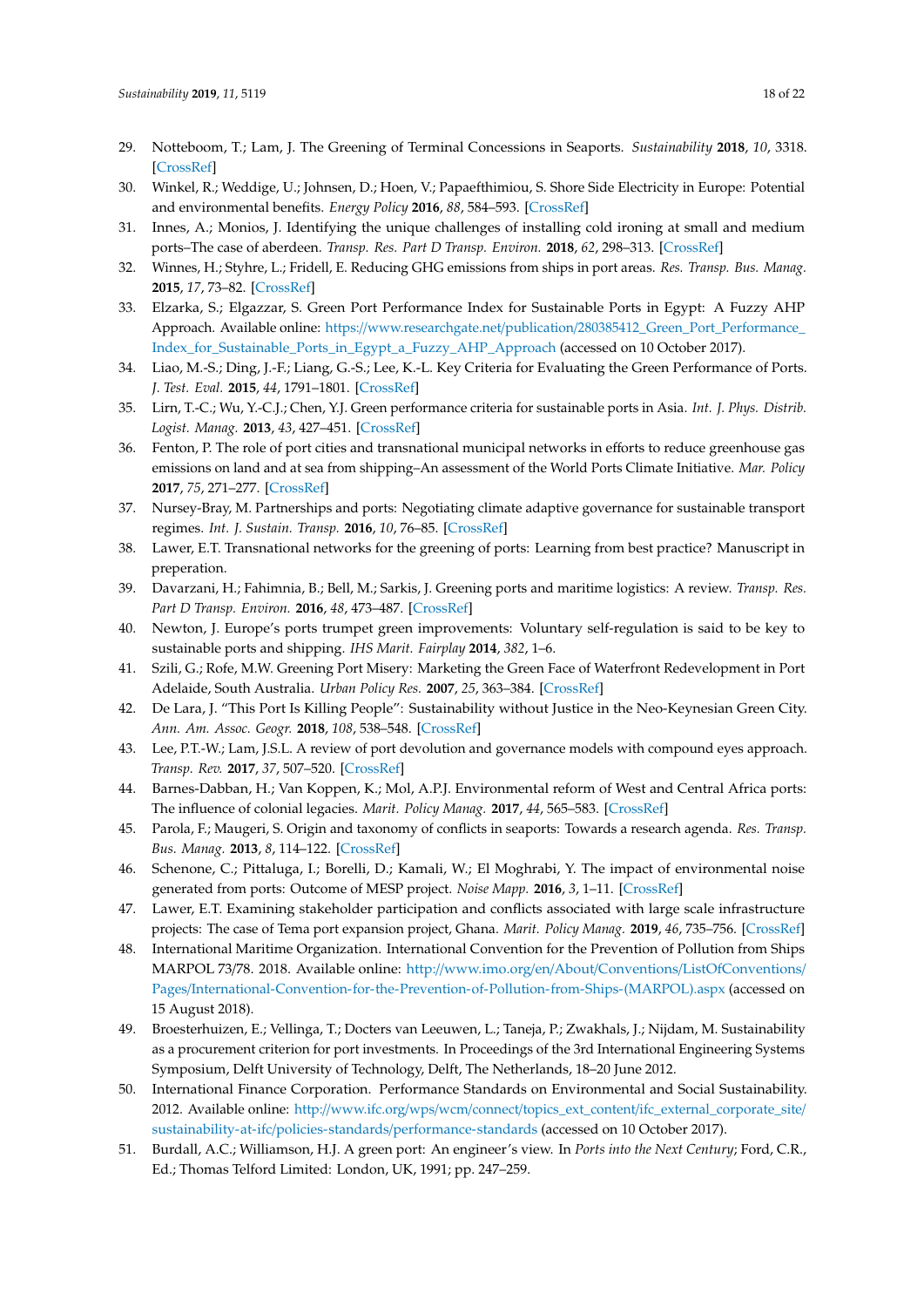- <span id="page-18-0"></span>52. Wang, L.; Wang, N. The Interaction Development between Port Cluster and City Based on Green Conception. In Proceedings of the International Conference on Transportation Engineering (ICTE), Chengdu, China, 22–24 July 2007; pp. 1873–1878.
- <span id="page-18-1"></span>53. Wooldridge, C.F.; Wakeman, T.H.; Theofanis, S. Green ports and green ships. In *Intelligent Freight Transportation*; Ioannou, P.A., Ed.; CRC Press: Boca Raton, FL, USA, 2008; pp. 285–312.
- <span id="page-18-2"></span>54. Wooldridge, C.F.; McMullen, C.; Howe, V. Environmental management of ports and harbours—implementation of policy through scientific monitoring. *Mar. Policy* **1999**, *23*, 413–425. [\[CrossRef\]](http://dx.doi.org/10.1016/S0308-597X(98)00055-4)
- <span id="page-18-3"></span>55. Rigot-Muller, P.; Lalwani, C.; Mangan, J.; Gregory, O.; Gibbs, D. Optimising end-to-end maritime supply chains: A carbon footprint perspective. *Int. J. Logist. Manag.* **2013**, *24*, 407–425. [\[CrossRef\]](http://dx.doi.org/10.1108/IJLM-01-2013-0002)
- 56. World Ports Sustainability Program. Environmental Ship Index (ESI). List of Participating Incentive Providers. 2018. Available online: http://[www.environmentalshipindex.org](http://www.environmentalshipindex.org/Public/PortIPs)/Public/PortIPs (accessed on 13 November 2018).
- <span id="page-18-4"></span>57. Yang, Y.-C. Operating strategies of CO2 reduction for a container terminal based on carbon footprint perspective. *J. Clean. Prod.* **2017**, *141*, 472–480. [\[CrossRef\]](http://dx.doi.org/10.1016/j.jclepro.2016.09.132)
- <span id="page-18-5"></span>58. Zis, T.; North, R.J.; Angeloudis, P.; Ochieng, W.Y.; Harrison Bell, M.G. Evaluation of cold ironing and speed reduction policies to reduce ship emissions near and at ports. *Marit. Econ. Logist.* **2014**, *16*, 371–398. [\[CrossRef\]](http://dx.doi.org/10.1057/mel.2014.6)
- <span id="page-18-6"></span>59. Tseng, P.-H.; Pilcher, N. A study of the potential of shore power for the port of Kaohsiung, Taiwan: To introduce or not to introduce? *Res. Transp. Bus. Manag.* **2015**, *17*, 83–91. [\[CrossRef\]](http://dx.doi.org/10.1016/j.rtbm.2015.09.001)
- <span id="page-18-7"></span>60. Burnson, P. US ports update: green roots take hold. *Logistics management* **2013**, *52*, 46–62.
- <span id="page-18-8"></span>61. Di Vaio, A.; Varriale, L.; Alvino, F. Key performance indicators for developing environmentally sustainable and energy efficient ports: Evidence from Italy. *Energy Policy* **2018**, *122*, 229–240. [\[CrossRef\]](http://dx.doi.org/10.1016/j.enpol.2018.07.046)
- <span id="page-18-9"></span>62. Sonak, S.; Sonak, M.; Giriyan, A. Shipping hazardous waste: Implications for economically developing countries. *Int. Environ. Agreem.* **2008**, *8*, 143–159. [\[CrossRef\]](http://dx.doi.org/10.1007/s10784-008-9069-3)
- <span id="page-18-14"></span>63. Barnes-Dabban, H.; van Tatenhove, J.P.; van Koppen, K.; Termeer, K.J. Institutionalizing environmental reform with sense-making: West and Central Africa ports and the 'green port' phenomenon. *Mar. Policy* **2017**, *86*, 111–120. [\[CrossRef\]](http://dx.doi.org/10.1016/j.marpol.2017.09.005)
- <span id="page-18-10"></span>64. Di Vaio, A.; Varriale, L.; Trujillo, L. Management Control Systems in port waste management: Evidence from Italy. *Util. Policy* **2019**, *56*, 127–135. [\[CrossRef\]](http://dx.doi.org/10.1016/j.jup.2018.12.001)
- <span id="page-18-11"></span>65. Merk, O.; Hesse, M. *The Competitiveness of Global Port-Cities: The Case of Hamburg, Germany*; Organisation for Economic Co-operation and Development: Paris, France, 2012.
- <span id="page-18-12"></span>66. Deutsche Welle. Constrained and Tamed: Will the Elbe be Deepened Again? 2017. Available online: https://www.dw.com/en/[constrained-and-tamed-will-the-elbe-be-deepened-again](https://www.dw.com/en/constrained-and-tamed-will-the-elbe-be-deepened-again/a-37447171)/a-37447171 (accessed on 18 October 2018).
- <span id="page-18-13"></span>67. Netzband, A.; Reincke, H.; Bergemann, M. The river elbe. *J. Soils Sediments* **2002**, *2*, 112–116. [\[CrossRef\]](http://dx.doi.org/10.1007/BF02988462)
- <span id="page-18-15"></span>68. European Sea Ports Organisation. Top environmental priorities of European ports. An analysis taking port size and geography into consideration. 2013. Available online: https://www.espo.be/media/[espopublications](https://www.espo.be/media/espopublications) (accessed on 25 November 2016).
- <span id="page-18-16"></span>69. Kotrikla, A.M.; Lilas, T.; Nikitakos, N. Abatement of air pollution at an aegean island port utilizing shore side electricity and renewable energy. *Mar. Policy* **2017**, *75*, 238–248. [\[CrossRef\]](http://dx.doi.org/10.1016/j.marpol.2016.01.026)
- <span id="page-18-17"></span>70. Gibbs, D.; Rigot-Muller, P.; Mangan, J.; Lalwani, C. The role of sea ports in end-to-end maritime transport chain emissions. *Energy Policy* **2014**, *64*, 337–348. [\[CrossRef\]](http://dx.doi.org/10.1016/j.enpol.2013.09.024)
- <span id="page-18-18"></span>71. Kumar, J.; Kumpulainen, L.; Kauhaniemi, K. Technical design aspects of harbour area grid for shore to ship power: State of the art and future solutions. *Int. J. Electr. Power Energy Syst.* **2019**, *104*, 840–852. [\[CrossRef\]](http://dx.doi.org/10.1016/j.ijepes.2018.07.051)
- <span id="page-18-19"></span>72. Khersonsky, Y.; Islam, M.; Peterson, K. Challenges of connecting shipboard marine systems to medium voltage shoreside electrical power. *IEEE Trans. Ind. Appl.* **2007**, *43*, 838–844. [\[CrossRef\]](http://dx.doi.org/10.1109/TIA.2007.895810)
- <span id="page-18-20"></span>73. Ball, I. Port waste reception facilities in UK ports Iwan Ball. *Mar. Policy* **1999**, *23*, 307–327. [\[CrossRef\]](http://dx.doi.org/10.1016/S0308-597X(98)00057-8)
- <span id="page-18-21"></span>74. Sage-Fuller, B. The Greening of Ports. In *Handbook on Marine Environment Protection: Science, Impacts and Sustainable Management*; Salomon, M., Markus, T., Eds.; Springer International Publishing: Cham, Switzerland, 2018; pp. 793–809.
- <span id="page-18-22"></span>75. Browne, M. A method for assessing the carbon footprint of maritime freight transport: European case study and results AU-Leonardi, Jacques. *Int. J. Logist. Res. Appl.* **2010**, *13*, 349–358.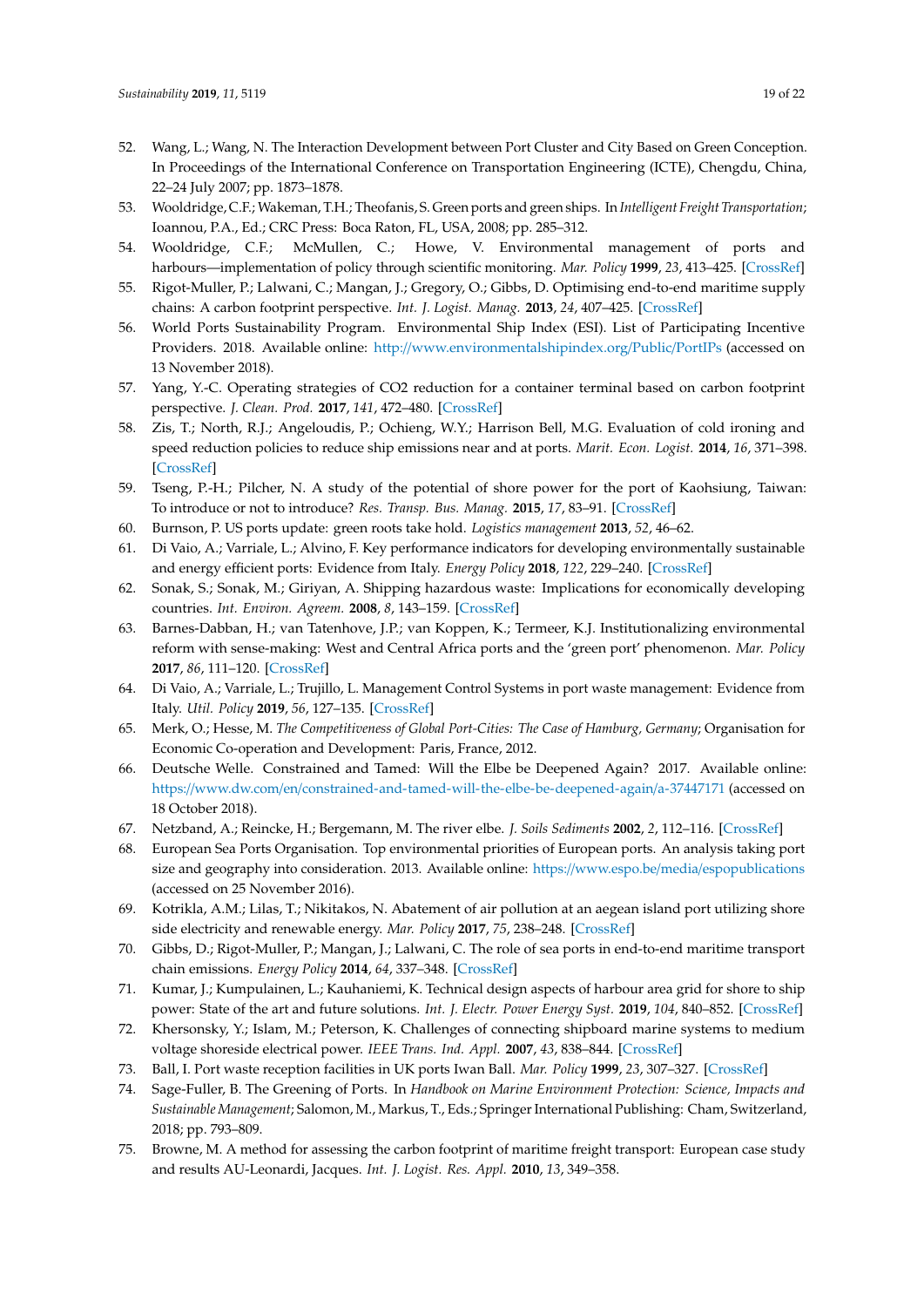- <span id="page-19-0"></span>76. Mamatok, Y.; Jin, C. An integrated framework for carbon footprinting at container seaports: The case study of a Chinese port. *Marit. Policy Manag.* **2017**, *44*, 208–226. [\[CrossRef\]](http://dx.doi.org/10.1080/03088839.2016.1262077)
- <span id="page-19-1"></span>77. Poulsen, R.T.; Ponte, S.; Sornn-Friese, H. Environmental upgrading in global value chains: The potential and limitations of ports in the greening of maritime transport. *Geoforum* **2018**, *89*, 83–95. [\[CrossRef\]](http://dx.doi.org/10.1016/j.geoforum.2018.01.011)
- <span id="page-19-2"></span>78. Lister, J.; Poulsen, R.T.; Ponte, S. Orchestrating transnational environmental governance in maritime shipping. *Glob. Environ. Chang.* **2015**, *34*, 185–195. [\[CrossRef\]](http://dx.doi.org/10.1016/j.gloenvcha.2015.06.011)
- <span id="page-19-3"></span>79. Bremen Ports. Environmental Report 2015. Available online: https://[bremenports.de](https://bremenports.de/wp-content/uploads/2017/03/2016_GRI-Report2015_finales_PDF_engl-1.pdf)/wp-content/uploads/ 2017/03/[2016\\_GRI-Report2015\\_finales\\_PDF\\_engl-1.pdf](https://bremenports.de/wp-content/uploads/2017/03/2016_GRI-Report2015_finales_PDF_engl-1.pdf) (accessed on 15 September 2018).
- <span id="page-19-4"></span>80. Lam, J.S.L.; Notteboom, T. The green port toolbox: A comparison of port management tools used by leading ports in Asia and Europe. In Proceedings of the International Association of Maritime Economists (IAME) Conference, Taipei, Taiwan, 5–6 Sepetember 2012.
- <span id="page-19-5"></span>81. Lam, J.S.L.; Notteboom, T. The Greening of Ports: A Comparison of Port Management Tools Used by Leading Ports in Asia and Europe. *Transp. Rev.* **2014**, *34*, 169–189. [\[CrossRef\]](http://dx.doi.org/10.1080/01441647.2014.891162)
- 82. Bergqvist, R.; Egels-Zandén, N. Green port dues—The case of hinterland transport. In *Research Transportation Business Management*; Bergqvist, R., Monios, J., Eds.; Elservier: Amsterdam, The Netherlands, 2012; pp. 85–91.
- <span id="page-19-6"></span>83. De Borger, B.; Proost, S.; Van Dender, K. Private port pricing and public investment in port and hinterland capacity. *J. Transp. Econ. Policy (JTEP)* **2008**, *42*, 527–561. [\[CrossRef\]](http://dx.doi.org/10.2139/ssrn.1024691)
- <span id="page-19-7"></span>84. Geerts, M.; Dooms, M.; Langenus, M. Green pricing decision-making: Tackling uncertainty in the case of port infrastructure. In *Port Management: Cases in Port Geography, Operations and Policy*; Pettit, S., Beresford, A., Eds.; Kogan Page Publishers: London, UK, 2017; pp. 207–243.
- <span id="page-19-8"></span>85. Freeman, J.; Kolstad, C.D. *Moving to Markets in Environmental Regulation: Lessons from Twenty Years of Experience*; Oxford University Press: New York, NY, USA, 2006.
- <span id="page-19-9"></span>86. Puig, M.; Wooldridge, C.; Michail, A.; Darbra, R.M. Current status and trends of the environmental performance in European ports. *Environ. Sci. Policy* **2015**, *48*, 57–66. [\[CrossRef\]](http://dx.doi.org/10.1016/j.envsci.2014.12.004)
- <span id="page-19-10"></span>87. Puente-Rodríguez, D.; van Slobbe, E.; Al, I.A.C.; Lindenbergh, D.E. Knowledge co-production in practice: Enabling environmental management systems for ports through participatory research in the Dutch Wadden Sea. *Environ. Sci. Policy* **2016**, *55*, 456–466. [\[CrossRef\]](http://dx.doi.org/10.1016/j.envsci.2015.02.014)
- <span id="page-19-11"></span>88. ESPO/EcoPorts. Port Environmental Review 2016. Insight on Port Environmental Performance and Its Evolution over Time. 2016. Available online: https://[www.ecoports.com](https://www.ecoports.com/assets/files/common/publications/ESPO_EcoPorts_Port_Environmnetal_Review_2016_v1.pdf)/assets/files/common/publications/ [ESPO\\_EcoPorts\\_Port\\_Environmnetal\\_Review\\_2016\\_v1.pdf](https://www.ecoports.com/assets/files/common/publications/ESPO_EcoPorts_Port_Environmnetal_Review_2016_v1.pdf) (accessed on 14 September 2018).
- <span id="page-19-12"></span>89. European Sea Port Organisation. *ESPO Awards: Nature in Ports*; ESPO: Brussels, Belgium, 2016.
- <span id="page-19-13"></span>90. Di Vaio, A.; Varriale, L. Management Innovation for Environmental Sustainability in Seaports: Managerial Accounting Instruments and Training for Competitive Green Ports beyond the Regulations. *Sustainability* **2018**, *10*, 783. [\[CrossRef\]](http://dx.doi.org/10.3390/su10030783)
- <span id="page-19-14"></span>91. ESPO/EcoPorts. ESPO Environmental Report. 2018. Available online: https://[www.espo.be](https://www.espo.be/media/ESPO%20Environmental%20Report%202018.pdf)/media/ESPO% [20Environmental%20Report%202018.pdf](https://www.espo.be/media/ESPO%20Environmental%20Report%202018.pdf) (accessed on 26 October 2018).
- <span id="page-19-15"></span>92. Bjerkan, K.Y.; Seter, H. Reviewing tools and technologies for sustainable ports: Does research enable decision making in ports? *Transp. Res. Part D Transp. Environ.* **2019**, *72*, 243–260. [\[CrossRef\]](http://dx.doi.org/10.1016/j.trd.2019.05.003)
- <span id="page-19-16"></span>93. Lovell, H. Policy failure mobilities. *Prog. Hum. Geogr.* **2019**, *43*, 46–63. [\[CrossRef\]](http://dx.doi.org/10.1177/0309132517734074)
- <span id="page-19-17"></span>94. Behrends, A.; Park, S.-J.; Rottenburg, R. Travelling models: Introducing an analytical concept to globalisation studies. In *Travelling Models in African Conflict Management. Translating Technologies of Social Ordering*; Behrends, A., Park, S.-J., Rottenburg, R., Eds.; Brill: Leiden, The Netherlands; Boston, MA, USA, 2014; pp. 1–40.
- <span id="page-19-18"></span>95. Schnegg, M.; Linke, T. Travelling Models of Participation: Global ideas and local translations of water management in Namibia. *Int. J. Commons* **2016**, *10*, 800–820. [\[CrossRef\]](http://dx.doi.org/10.18352/ijc.705)
- <span id="page-19-19"></span>96. Weisser, F.; Bollig, M.; Doevenspeck, M.; Müller-Mahn, D. Translating the 'adaptation to climate change'paradigm: The politics of a travelling idea in A frica. *Geogr. J.* **2014**, *180*, 111–119. [\[CrossRef\]](http://dx.doi.org/10.1111/geoj.12037)
- <span id="page-19-20"></span>97. Vicenzotti, V.; Qviström, M. Zwischenstadt as a travelling concept: Towards a critical discussion of mobile ideas in transnational planning discourses on urban sprawl. *Eur. Plan. Stud.* **2018**, *26*, 115–132. [\[CrossRef\]](http://dx.doi.org/10.1080/09654313.2017.1375082)
- <span id="page-19-21"></span>98. Hård, M.; Misa, T.J. Modernizing European cities: Technological uniformity and cultural distinction. In *Urban Machinery: Inside Modern European Cities*; Hård, M., Misa, T.J., Eds.; MIT Press: Cambridge, MA, USA; London, UK, 2008; pp. 1–20.
- <span id="page-19-22"></span>99. McCann, E. Urban Policy Mobilities and Global Circuits of Knowledge: Toward a Research Agenda. *Ann. Assoc. Am. Geogr.* **2011**, *101*, 107–130. [\[CrossRef\]](http://dx.doi.org/10.1080/00045608.2010.520219)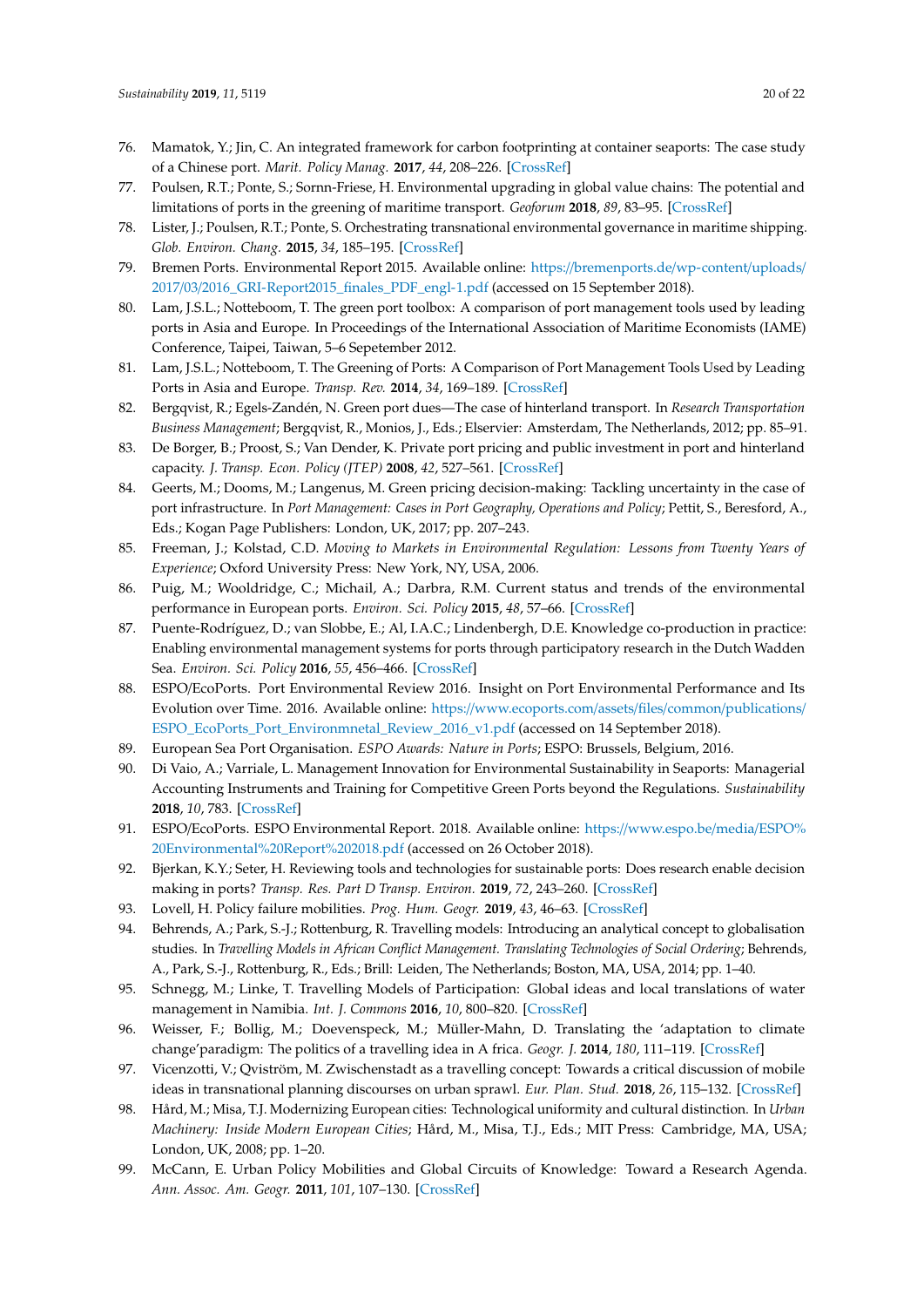- <span id="page-20-0"></span>100. Martin, C.; Evans, J.; Karvonen, A.; Paskaleva, K.; Yang, D.; Linjordet, T. Smart-sustainability: A new urban fix? *Sustain. Cities Soc.* **2019**, *45*, 640–648. [\[CrossRef\]](http://dx.doi.org/10.1016/j.scs.2018.11.028)
- <span id="page-20-1"></span>101. Jokinen, A.; Leino, H.; Bäcklund, P.; Laine, M. Strategic planning harnessing urban policy mobilities: The gradual development of local sustainability fix. *J. Environ. Policy Plan.* **2018**, *20*, 551–563. [\[CrossRef\]](http://dx.doi.org/10.1080/1523908X.2018.1454828)
- <span id="page-20-2"></span>102. Walker, S. Urban agriculture and the sustainability fix in Vancouver and Detroit. *Urban Geogr.* **2016**, *37*, 163–182. [\[CrossRef\]](http://dx.doi.org/10.1080/02723638.2015.1056606)
- <span id="page-20-3"></span>103. Jessop, B. *State Theory: Putting the Capitalist State in Its Place*; Pennsylvania State University Press: University Park, PA, USA, 1990.
- <span id="page-20-4"></span>104. McFarlane, C. The comparative city: Knowledge, learning, urbanism. *Int. J. Urban Reg. Res.* **2010**, *34*, 725–742. [\[CrossRef\]](http://dx.doi.org/10.1111/j.1468-2427.2010.00917.x)
- <span id="page-20-5"></span>105. Kumar, R. *Research Methodology: A Step-By-Step Guide for Beginners*, 5th ed.; Sage: London, UK, 2019.
- <span id="page-20-6"></span>106. Krippendorff, K. *Content Analysis: An Introduction to Its Methodology*, 4th ed.; Sage Publications: Los Angeles, CA, USA; London, UK, 2019.
- <span id="page-20-7"></span>107. Hsieh, H.-F.; Shannon, S.E. Three approaches to qualitative content analysis. *Qual. Health Res.* **2005**, *15*, 1277–1288. [\[CrossRef\]](http://dx.doi.org/10.1177/1049732305276687)
- <span id="page-20-8"></span>108. Silverman, D. *Interpreting Qualitative Data*, 5th ed.; Sage: London, UK, 2015.
- <span id="page-20-9"></span>109. Bremen Ports. Environmental Report for the Ports of Bremen/Bremerhaven. 2018. Available online: https://bremenports.de/unternehmen/wp-content/uploads/sites/2/2017/04/[PERS-Rezertifizierung\\_](https://bremenports.de/unternehmen/wp-content/uploads/sites/2/2017/04/PERS-Rezertifizierung_Report_2018_final.pdf) [Report\\_2018\\_final.pdf](https://bremenports.de/unternehmen/wp-content/uploads/sites/2/2017/04/PERS-Rezertifizierung_Report_2018_final.pdf) (accessed on 18 September 2018).
- <span id="page-20-10"></span>110. Bremen Department for Economic Affairs and Ports. New Harbor Concept Focuses on Sustainability. Press Release on a Workshop on Sustainability in Port Planning Held in Bremerhaven on 6 March 2014. 2014. Available online: https://[www.senatspressestelle.bremen.de](https://www.senatspressestelle.bremen.de/sixcms/detail.php?id=82582)/sixcms/detail.php?id=82582 (accessed on 5 October 2018).
- 111. Bremen Ports. Greenports: The Sustainability Strategy of the Ports of Bremen. Our Understanding of Sustainability. 2018. Available online: https://bremenports.de/greenports/en/[greenports-strategie](https://bremenports.de/greenports/en/greenports-strategie/)/ (accessed on 18 September 2018).
- <span id="page-20-16"></span>112. European Commission. Council Directive 92/43/EEC of 21 May 1992 on the Conservation of Natural Habitats and of Wild Fauna and Flora. Available online: http://eur-lex.europa.eu/LexUriServ/[LexUriServ.do?uri](http://eur-lex.europa.eu/LexUriServ/LexUriServ.do?uri=CONSLEG:1992L0043:20070101:EN:PDF)= [CONSLEG:1992L0043:20070101:EN:PDF](http://eur-lex.europa.eu/LexUriServ/LexUriServ.do?uri=CONSLEG:1992L0043:20070101:EN:PDF) (accessed on 10 February 2018).
- <span id="page-20-11"></span>113. European Commission. Directive 2008/50/EC of the European Parliament and of the Council of 21 May 2008 on Ambient Air Quality and Cleaner Air for Europe. Available online: https://[eur-lex.europa.eu](https://eur-lex.europa.eu/legal-content/EN/TXT/HTML/?uri=CELEX:32008L0050&from=EN)/legalcontent/EN/TXT/HTML/?uri=[CELEX:32008L0050&from](https://eur-lex.europa.eu/legal-content/EN/TXT/HTML/?uri=CELEX:32008L0050&from=EN)=EN (accessed on 2 February 2018).
- <span id="page-20-12"></span>114. European Commission. Directive 2000/59/EC of the European Parliament and of the Council of 27 November 2000 on Port Reception Facilities for Ship-Generated Waste and Cargo Residues. Available online: http://eur-lex.europa.eu/resource.html?uri=[cellar:15945efb-a7e8-4840-ab4d-0535f12692a8.0004.02](http://eur-lex.europa.eu/resource.html?uri=cellar:15945efb-a7e8-4840-ab4d-0535f12692a8.0004.02/DOC_1&format=PDF)/ [DOC\\_1&format](http://eur-lex.europa.eu/resource.html?uri=cellar:15945efb-a7e8-4840-ab4d-0535f12692a8.0004.02/DOC_1&format=PDF)=PDF (accessed on 10 February 2019).
- <span id="page-20-13"></span>115. Bremen Ports. Sustainability Report for Ports of Bremen/Bremerhaven. 2016. Available online: [https:](https://bremenports.de/wp-content/uploads/2017/03/2016_SustainabilityReport.pdf) //bremenports.de/wp-content/uploads/2017/03/[2016\\_SustainabilityReport.pdf](https://bremenports.de/wp-content/uploads/2017/03/2016_SustainabilityReport.pdf) (accessed on 19 January 2018).
- <span id="page-20-14"></span>116. European Commission. Directive 2014/94/EU of the European Parliament and of the Council of 22 October 2014 on the Deployment of Alternative Fuels Infrastructure. Available online: http://[eur-lex.europa.eu](http://eur-lex.europa.eu/legal-content/EN/TXT/?uri\protect $\relax \protect {\begingroup 1\endgroup \@@over 4}$celex%3A32014L0094)/legal-content/ EN/TXT/?uri\protect\$\relax\protect{\begingroup1\endgroup\[@@over4}\\$celex%3A32014L0094](http://eur-lex.europa.eu/legal-content/EN/TXT/?uri\protect $\relax \protect {\begingroup 1\endgroup \@@over 4}$celex%3A32014L0094) (accessed on 10 October 2017).
- <span id="page-20-15"></span>117. European Commission. Directive 2016/802/EC. New Sulphur Directive. Available online: https://[eur-lex.](https://eur-lex.europa.eu/eli/dir/2016/802/oj) [europa.eu](https://eur-lex.europa.eu/eli/dir/2016/802/oj)/eli/dir/2016/802/oj (accessed on 10 March 2019).
- <span id="page-20-17"></span>118. Groupe Agence Française de Développement. African Ports: Gateway to Development. 2017. Available online: http://www.proparco.fr/en/[african-ports-gateway-development](http://www.proparco.fr/en/african-ports-gateway-development) (accessed on 10 February 2019).
- <span id="page-20-18"></span>119. United Nations Environment Programme. *Annual Report 2010*; UNEP: Nairobi, Kenya, 2011.
- <span id="page-20-19"></span>120. United Nations Development Program. Mainstreaming Climate Change and Green Economy Sustainable Development Goals (SDGs) into the Development Plans of MMDAs. 2017. Available online: http://[www.greengrowthknowledge.org](http://www.greengrowthknowledge.org/sites/default/files/downloads/policy-database/GHANA%29%20Mainstreaming%20Climate%20Change%20and%20Green%20Economy%20Sustainable%20Development%20Goals%20%28SDGs%29%20into%20the%20Development%20Plans%20of%20MMDAs.pdf)/sites/default/files/downloads/policy-database/ [GHANA%29%20Mainstreaming%20Climate%20Change%20and%20Green%20Economy%20Sustainable%](http://www.greengrowthknowledge.org/sites/default/files/downloads/policy-database/GHANA%29%20Mainstreaming%20Climate%20Change%20and%20Green%20Economy%20Sustainable%20Development%20Goals%20%28SDGs%29%20into%20the%20Development%20Plans%20of%20MMDAs.pdf) [20Development%20Goals%20%28SDGs%29%20into%20the%20Development%20Plans%20of%20MMDAs.](http://www.greengrowthknowledge.org/sites/default/files/downloads/policy-database/GHANA%29%20Mainstreaming%20Climate%20Change%20and%20Green%20Economy%20Sustainable%20Development%20Goals%20%28SDGs%29%20into%20the%20Development%20Plans%20of%20MMDAs.pdf) [pdf](http://www.greengrowthknowledge.org/sites/default/files/downloads/policy-database/GHANA%29%20Mainstreaming%20Climate%20Change%20and%20Green%20Economy%20Sustainable%20Development%20Goals%20%28SDGs%29%20into%20the%20Development%20Plans%20of%20MMDAs.pdf) (accessed on 10 October 2018).